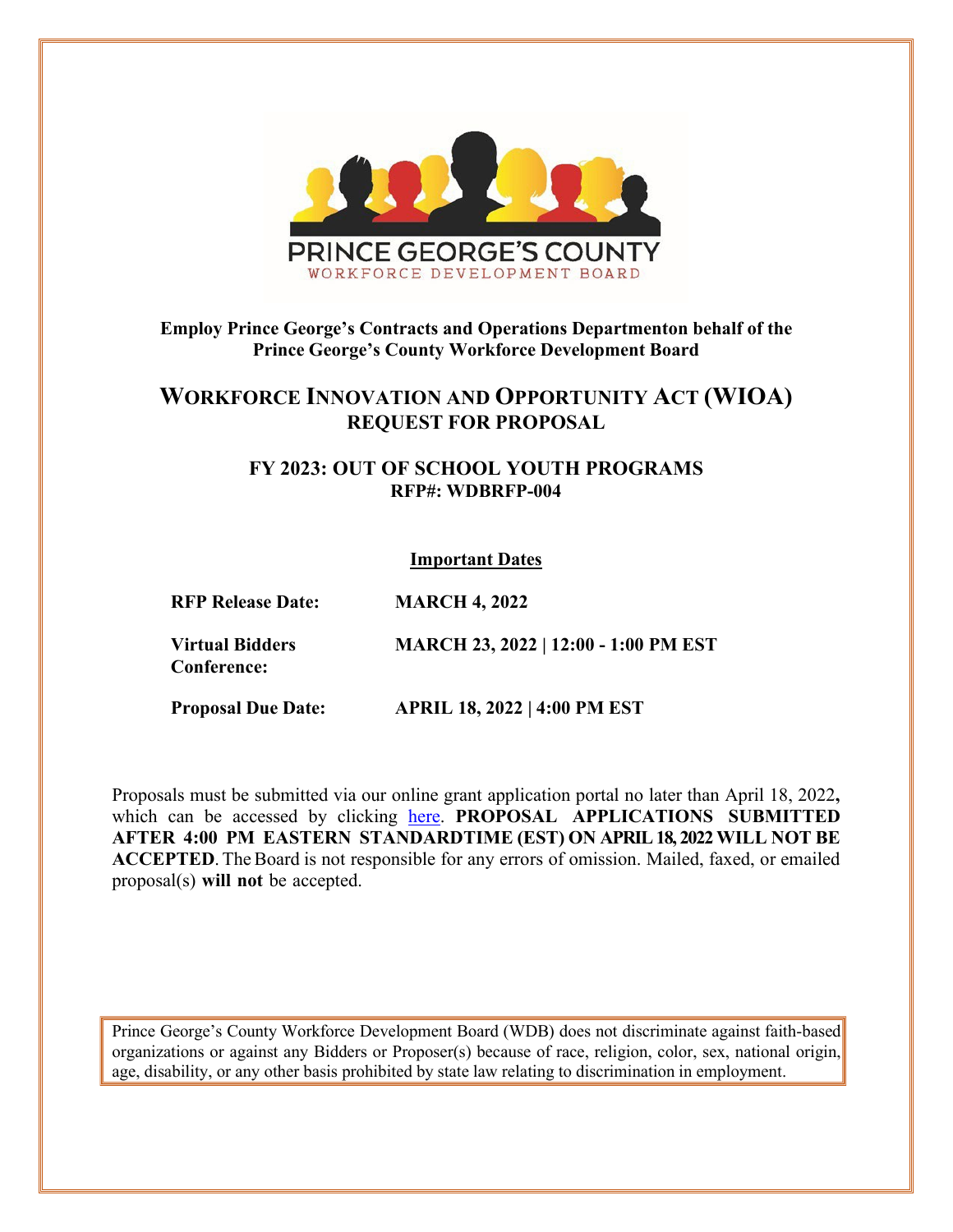# **TABLE OF CONTENTS**

<span id="page-1-0"></span>

| ELEGIBILITY, ORIENTATION, ASSESSMENT AND SUITABILITY 10    |  |
|------------------------------------------------------------|--|
|                                                            |  |
|                                                            |  |
|                                                            |  |
| DATA, RECORDING KEEPING, VALIDATION AND REPORTING  15      |  |
| FISCAL ACCOUNTABILITY AND STEWARDSHIP OF FEDERAL RESOURCES |  |
|                                                            |  |
|                                                            |  |
|                                                            |  |
|                                                            |  |
|                                                            |  |
|                                                            |  |
|                                                            |  |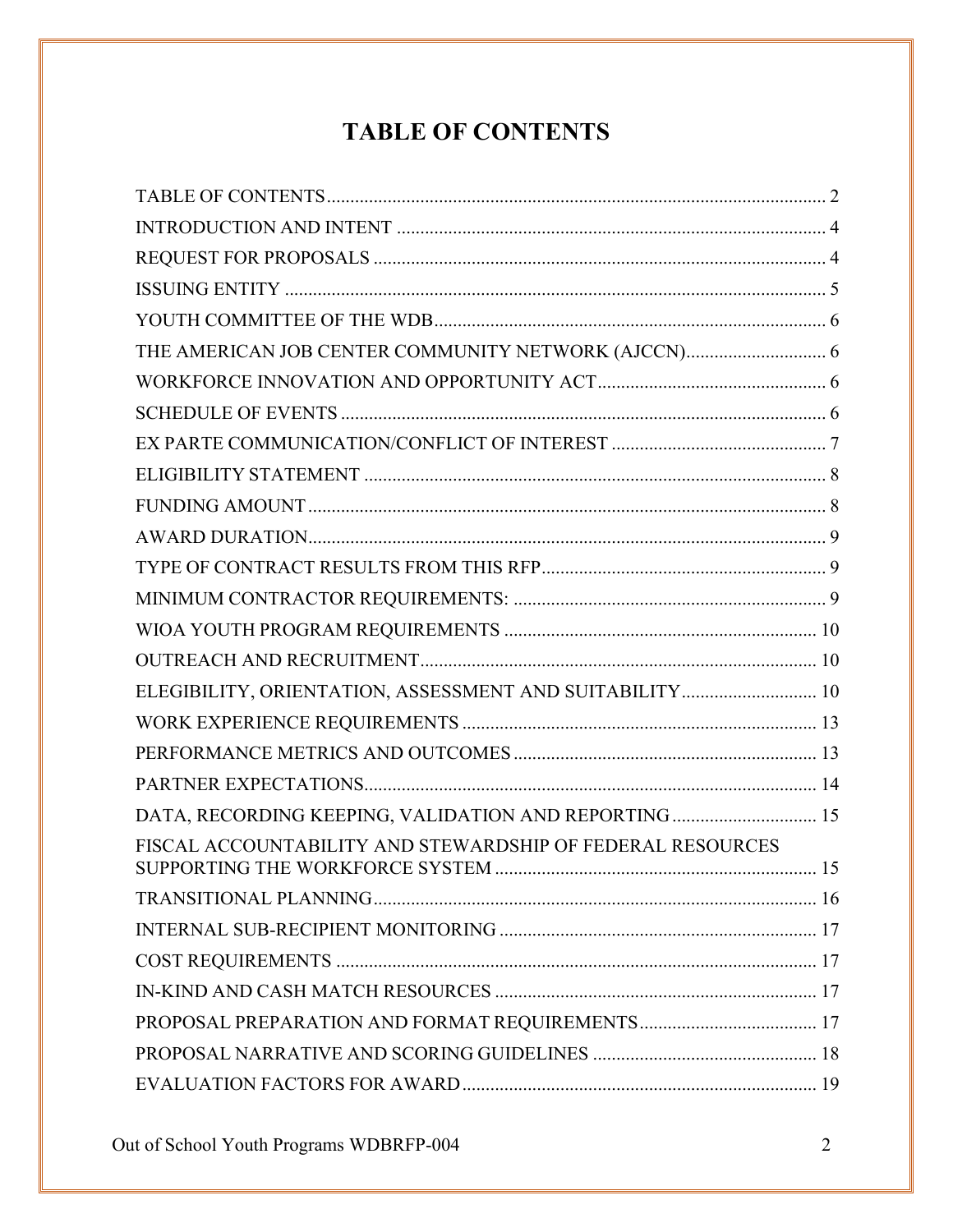| BEST AND FINAL OFFERS / ONE HOUR PROPSER(S) INTERVIEW  19  |  |
|------------------------------------------------------------|--|
|                                                            |  |
| BIDDERS CONDITIONS, REPRESENTATIONS AND AUTHORIZATIONS  21 |  |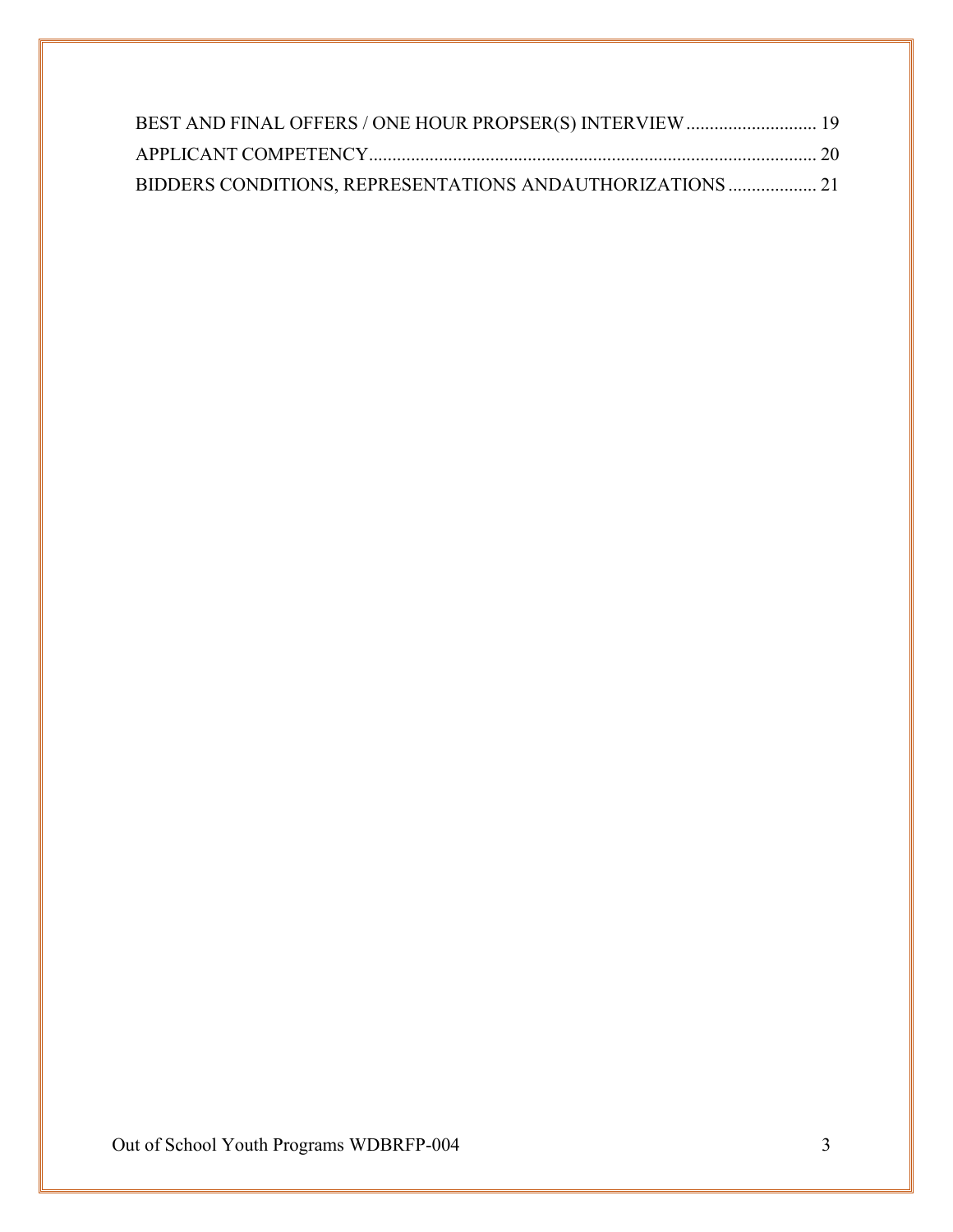# **INTRODUCTION AND INTENT**

#### <span id="page-3-1"></span><span id="page-3-0"></span>**REQUEST FOR PROPOSALS**

The Prince George's County Workforce Development Board (WDB) is seeking to contract with Youth Service Provider(s) that have a demonstrated history in serving out-of-school youth populations, have a history of providing services in urban and suburban communities, employ vision, accountability, innovative service strategies, efficient and effective utilization of resources in youth workforce development programming. The WDB is seeking innovative proposals from experienced organizations who provide Workforce Innovation and Opportunity Act (WIOA) Youth Activities in engaging, relevant and transformative ways that prepare out-of-school youth for high wage, high demand careers in Prince George's County, and the DC Metropolitan Region. The out-of-school youth (OSY) program authorized by the WIOA serves OSY, also labeled disconnected or opportunity youth, ages 18 – 24 in Prince George's County, Maryland. Priority consideration will be made for Youth Service Provider(s) that show demonstrated success serving the neediest youth populations, including, but not limited to: youth aging out of foster care, youth in the juvenile justice system, children of incarcerated parents, youth with disabilities, English Language Learners, or youth residing in a household where the parent/guardian or head of household experiences the following barriers: a) does not have a high school diploma or GED b) an English Language Learner, immigrant or refugee c) a criminal conviction.

It is the WDB's goal to create a state-of-the art, coordinated workforce system that is integrated and offers a full continuum of services, where customers flow seamlessly throughout the Prince George's County Public Workforce System, branded, and modeled as the American Job Center Community Network (AJCCN). As customers are engaged across multiple entry points, their individual needs shall be identified and addressed, and they will be provided with access to programs, services, and navigation to supportive services as needed. This service delivery model is a collective impact approach to help job seekers discover the services and supports available across the partnership that remove barriers and prepare each person for careers in our regions indemand industries. Selected Youth Service Provider(s) must orient themselves to the processes and workflow of the AJCCN and accept referrals/make referrals as appropriate.

The contract term for this RFP will commence on **July 1, 2022** and end **December 31, 2023**. The WDB reserves the right to renew agreements for up to two (2) additional (18) eighteen-month performance years based on contractor performance, achievement of benchmarks, funding availability, ability to leverage funds, compliance with all applicable regulations and other program requirements. Businesses, Not-for-Profit Organizations, Community Based Organizations, Faith-based Organizations, Colleges, Proprietary Schools, Consortia's, and Labor Training Entities are encouraged to respond to this RFP. Recognizing that many community-based service providers may not have the capacity to administer federal WIOA funds, the WDB encourages proposals developed by teams of partner programs (consortia proposals) that leverage the cultural competence, service delivery expertise and connections of community-based organizations with the program, administrative or fiscal capacity and expertise of other organizations.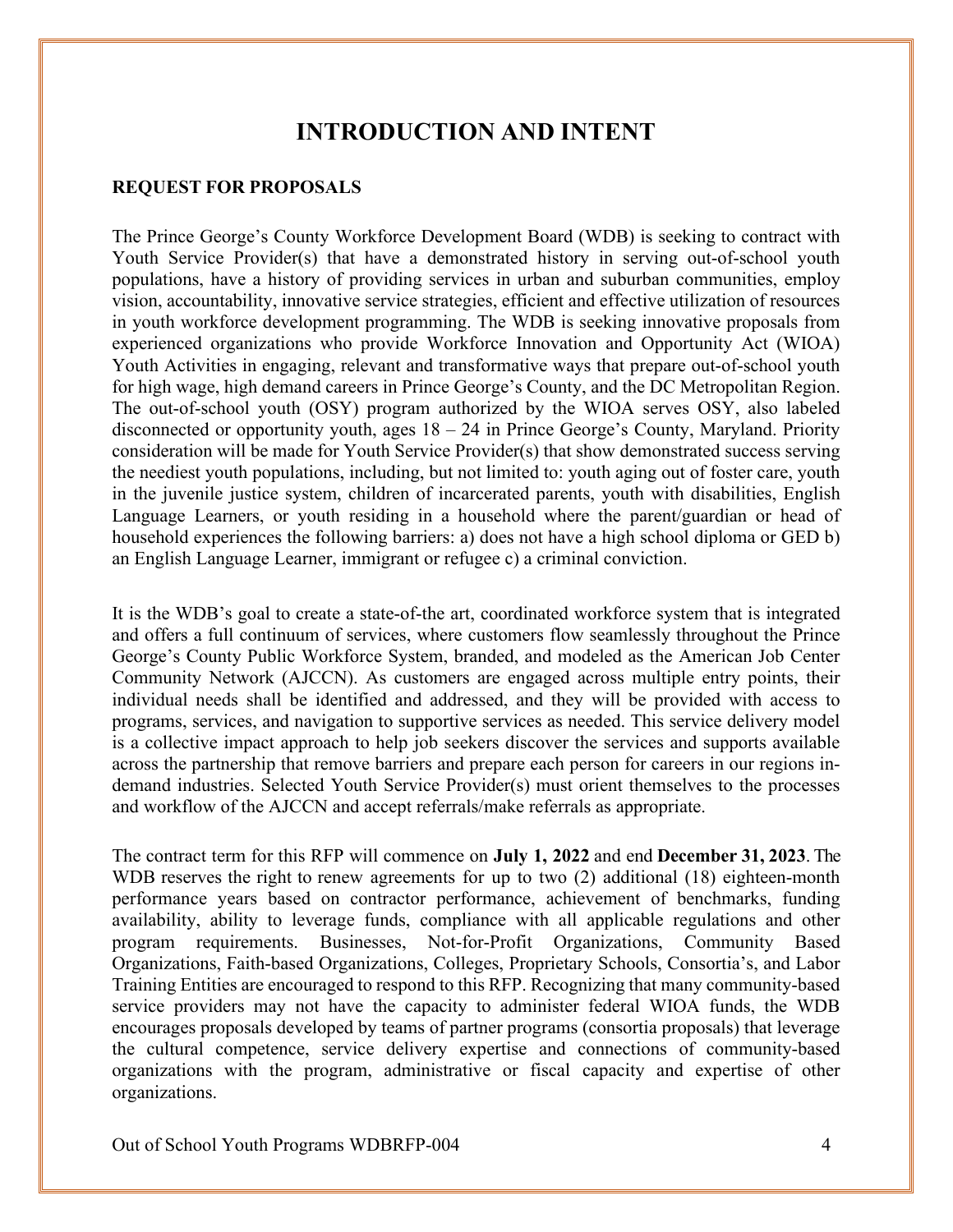## <span id="page-4-0"></span>**ISSUING ENTITY**

The [WDB](http://www.princegeorgesworkforce.org/) [\(https://pgcajc.com/workforce-board/\)](https://pgcajc.com/workforce-board/) [is](http://www.princegeorgesworkforce.org/) a dynamic group of private and public sector partners that provides leadership, direction, and policy oversight for the Public Workforce System in Prince George's County, branded and modeled as the Prince George's County American Job Center Community Network. Our mission is to be a board that drives the innovation, integration, continuity, productivity, and efficiency of a workforce system that produces a robust, qualified, and skilled workforce that meets the needs of the business community.

The membership of the WDB is represented by:

| <b>Business Sector</b>               | Department of Social Services              |
|--------------------------------------|--------------------------------------------|
| Economic/Community Development       | <b>Adult Education/Literacy</b>            |
| Labor Organizations                  | <b>Workforce Development Organizations</b> |
| <b>Vocational Rehabilitation</b>     | <b>Higher Education</b>                    |
| <b>Community Based Organizations</b> | <b>State Employment Services</b>           |
| <b>Chambers of Commerce</b>          | Elected Officials                          |

The WDB provides guidance and oversight of the Prince George's County American Job Center Community Network and ensures that businesses have the skilled workers and the resources needed to remain competitive and prosper in a global market. Job seekers can acquire the training and knowledge necessaryto achieve livable wage employment along a career pathway, work toward financial stability and building wealth. Youth have access to opportunities in education, career exploration, and work experience with which to build careers in an in-demand industry, and along a career pathway.

The WDB's workforce strategies are designed to reduce skills gaps across targeted in-demand industries with an emphasis in the following in-demand industries:

- Healthcare & Social Services
- Food & Beverage Manufacturing
- Advanced Manufacturing
- Construction and Real Estate
- Professional, Scientific & Technical **Services**
- Education
- Transportation and Logistics
- Government Services
- Information Technology
- Business Services
- Recreation, Tourism & Hospitality
- Accommodation and Food Services
- Retail Trade

The focus is on advancement along an in-demand career pathway, an approach that encourages job seekers to pursue incremental, progressive skills that will lead to better jobs as they advance along their chosen career pathway.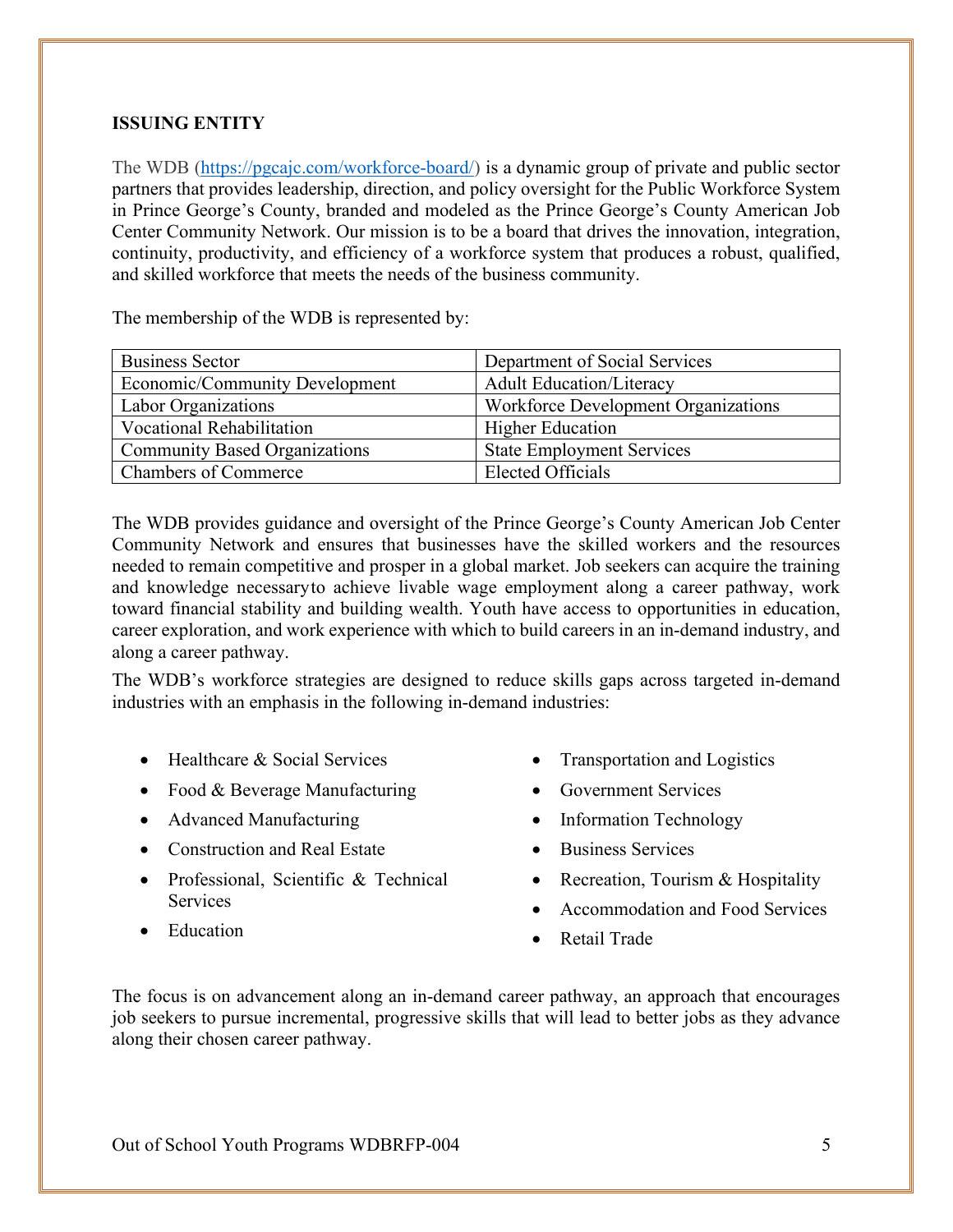#### <span id="page-5-0"></span>**YOUTH COMMITTEE OF THE WDB**

The WDB has appointed its Youth Committee (YC) to provide information and assist with planning, operational, and other issues relating to the provision of services for youth per (WIOA Section 107). All proposals will be reviewed by an evaluation team, comprised of YCC Members, WDB Staff, American Job Center/One-Stop Delivery System Committee Members, Disability & Severe Barrier Committee Members, and additional evaluators with subject matter expertise. The evaluation team will review eligible proposals and make recommendations to the WDB for final selection(s).

#### <span id="page-5-1"></span>**AMERICAN JOB CENTER COMMUNITY NETWORK (AJCCN)**

The WDB requires that all workforce development program related contractors be a member of the Prince George's County Public Workforce System, branded and modeled as the American Job Center Community Network (AJCCN). Membership requires an executed Membership Agreement, that lays forth all obligations of both parties under that document. Because of the fiscal relationship between Employ Prince George's and said contractors, the AJCCN membership will be at the Tier Ilevel, and the Contractor(s) will be required to attend all monthly and quarterly AJCCN meetings. The Membership Agreement is required to be executed at the same time as the Sub- Recipient Agreement. If a contractor refuses to sign the Membership Agreement and join the AJCCN, Employ Prince George's will not execute a Sub-Recipient Agreement with the contractor.

#### <span id="page-5-2"></span>**WORKFORCE INNOVATION AND OPPORTUNITY ACT**

The Workforce Innovation and Opportunity Act (WIOA), signed into law on July 22, 2014, and is the first legislative reform of the public workforce system in 15 years. WIOA presents an extraordinary opportunity to improve career options for our nation's workers and jobseekers through an integrated, and business- driven public workforce system that links diverse talent to businesses. It supports the development of strong, vibrant regional economies where businesses thrive, and people want to live and work.

WIOA outlines a broader youth vision that supports an integrated service delivery system and gives a framework through which states and local areas can leverage other Federal, State, Local, and philanthropic resources to support out-of-school youth. WIOA affirms the U.S. Department of Labor's (USDOL) commitment to providing high quality services for youth beginning with career exploration and guidance, continued support for educational attainment, opportunities for skills training in in-demand industries and culminating with a career pathway or enrollment in post- secondary education that will garner a livable wage.

#### <span id="page-5-3"></span>**SCHEDULE OF EVENTS**

#### **PRE-BIDDERS QUESTIONS DUE Friday March 18, 2022 4:00 p.m. (EST)**

*All questionsregarding the RFP must be submitted in writing by e-mail to [enstevens@co.pg.md.us.](mailto:enstevens@co.pg.md.us.)*

Out of School Youth Programs WDBRFP-004 6

**RFP RELEASE Friday March 4, 2022**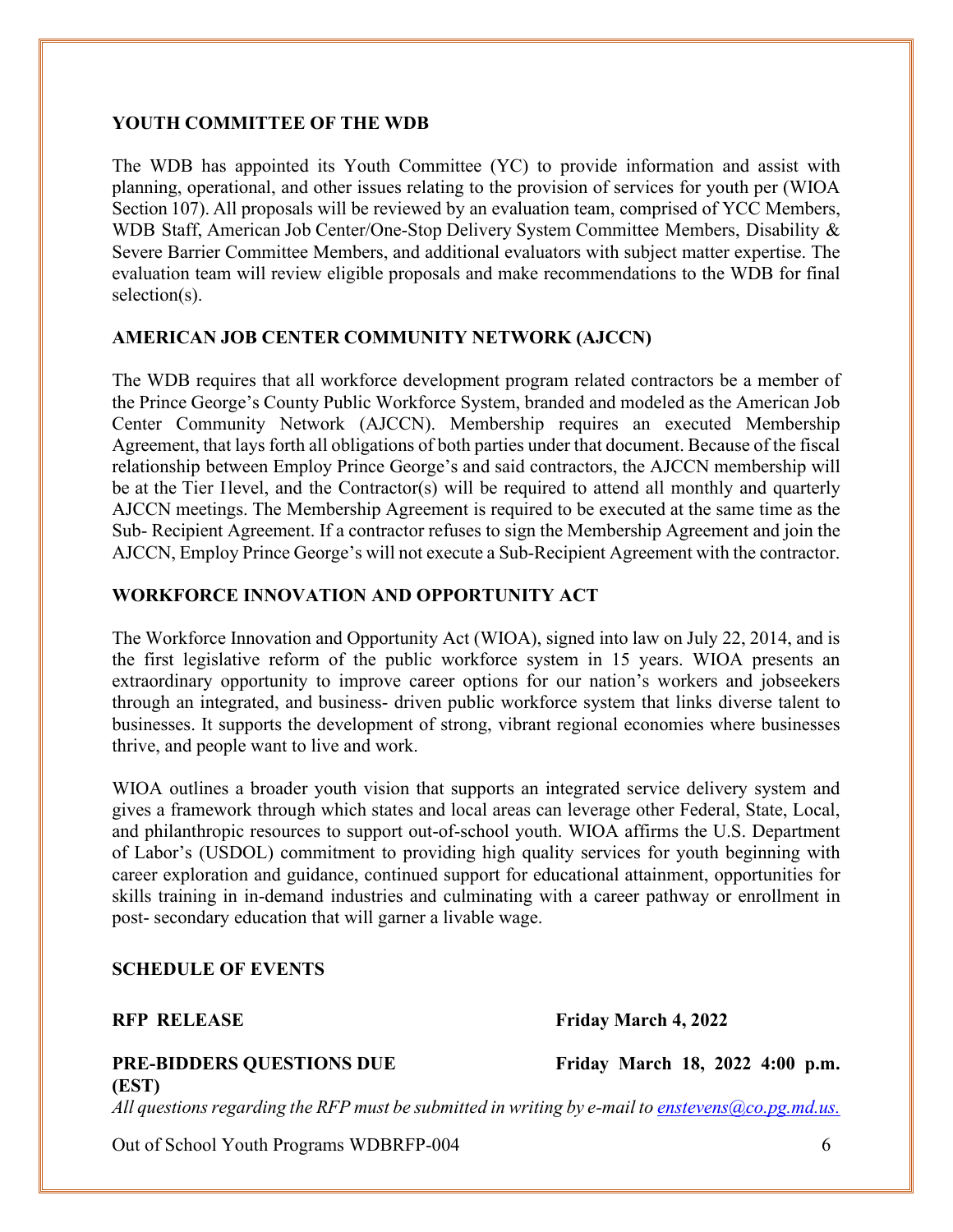*or asked at the Pre-Proposal Conference. After the RFP is issued, Proposers are prohibited from contacting employees regarding this RFP directly.*

#### **BIDDERS CONFERENCE Wednesday, March 23, 2022**

#### **12:00 (EST)**

*This will be a MICROSOFT TEAMS LIVE EVENT. Representatives from the WDB team will share guiding principles, priorities, and regulatory requirements relevant to, the WIOA Out-of-School Youth Employment Program and RFPprocess. Prospective proposers will have the opportunity to ask questions. Pre-Registration is not required, please use the following link to [JOIN THE LIVE](https://teams.microsoft.com/l/meetup-join/19%3ameeting_NDBjNjdhY2QtODgwMy00OGIyLWI1MWUtNmNlYmQ4OWZhMjlk%40thread.v2/0?context=%7b%22Tid%22%3a%224146bdda-ddc1-4d2a-a1b2-1a64cc3c837b%22%2c%22Oid%22%3a%22af2f9c33-2812-4f65-a4ce-e2c1d9d998a6%22%7d)  [PRE-PROPOSAL](https://teams.microsoft.com/l/meetup-join/19%3ameeting_NDBjNjdhY2QtODgwMy00OGIyLWI1MWUtNmNlYmQ4OWZhMjlk%40thread.v2/0?context=%7b%22Tid%22%3a%224146bdda-ddc1-4d2a-a1b2-1a64cc3c837b%22%2c%22Oid%22%3a%22af2f9c33-2812-4f65-a4ce-e2c1d9d998a6%22%7d) CONFERENCE*

# **COMPLETED PROPOSAL SUBMISSION DEADLINE Monday April 18, 2022 4:00 p.m. (EST)**

*Proposals must be received no later than date and time listed in the Schedule of Events. Proposals not submitted through the on-line application will not be considered.*

*Individual Proposals will not be read in public or available for public inspection until after an award determination has been made and agreement is executed.*

Note: Technical questions and technical support regarding the on-line application will be accepted and answered individually up to the proposal submission deadline listed above in the schedule of events.

## <span id="page-6-0"></span>**EX PARTE COMMUNICATION/CONFLICT OF INTEREST**

Each Bidder shall ensure that no improper, unethical, or illegal relationships or conflicts of interest whether actual or apparent exist between or among the Bidder, the WDB, and any other parties to this RFP. The Bidder is responsible for disclosing at the point of proposal submission or as soon as the situation arises of any such relationships. This includes interests that they may have with any individual or entity doing business with or proposing to do business with the Workforce Development Board (WDB) or Employ Prince George's (EPG).

An employee or official may not be employed by or have a financial interest in any entity subject to their authority or of the Prince George's County agency, board, or commission of which they are affiliated; or entity that is negotiating or has a contract with that agency, board, or commission; or hold other position that may impair their judgment or impartiality.

The WDB reserves the right to determine the pertinence of such relationships, when discovered or disclosed, whether intended or not, and to decide whether the Bidder's disqualifications and/or cancellation shall be at no fault or liability whatsoever to the WDB. The WDB's determination regarding any question of conflict of interest will be final.

All WDB members, EPG Board members, officers, and staff are precluded from entertaining questions concerning the completion of the proposal or the procurement process outside the confines of the Pre-Proposal Bidders' Conference. Potential Bidders are asked to respect these conditions by not making personal requests for assistance, except at the conference.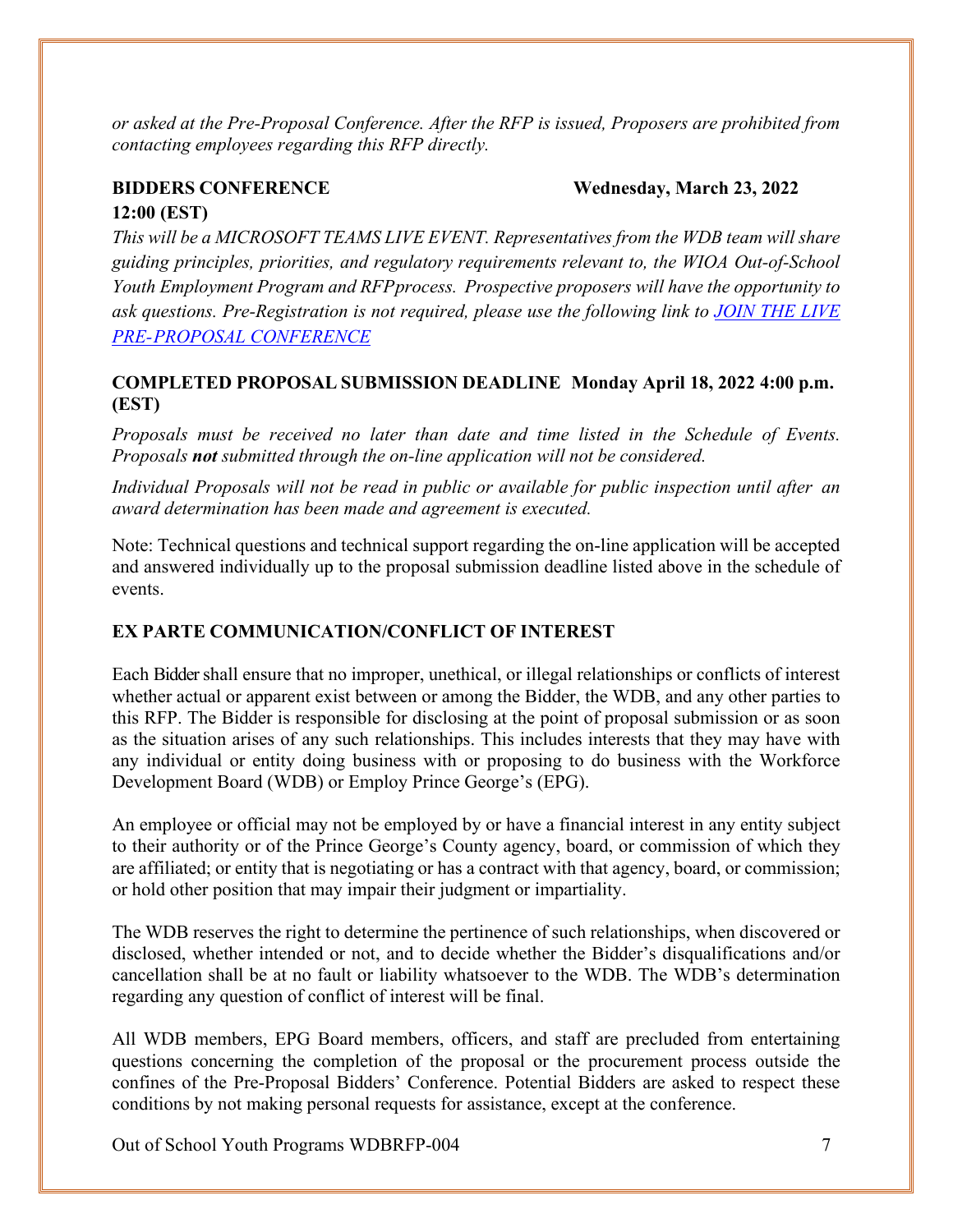#### <span id="page-7-0"></span>**ELIGIBILITY STATEMENT**

We acknowledge that the WDB acts in compliance with the WDB approved policy *1.400.100.002 Conflict of Interest Policy for Local Workforce Development Board, WIOA* and *2 CFR 200.112 Regulations Regarding Disclosure of Financial Conflict of Interest.*

Now therefore, in consideration of the mutual covenants contained herein, the following parties are precluded from submitting proposals for WDB Request for Proposals issued by EPG's Contracts and Operations Department:

Employ Prince George's Inc. Employees. Employ Prince George's Inc. Board Members. Employ Prince George's Inc. Executive Directors. Employ Prince George's Inc. Committee and Subcommittee Members. Employ Prince George's Inc. Employees serving as staff for the WDB.

Eligible applicants include non-profit and for-profit organizations, private sector entities, educational institutions, community-based organizations, and other entities operating in accordance with federal, state, and local law, and must have been in business for at least three years. Applicants must be an incorporated organization. Eligible applicants must be in good standing with the federal government. Organizations currently barred, suspended, proposed for debarment, declared ineligible, or voluntarily excluded from participation in this transaction by a Federal, State, City, or County department/agency, quasi-governmental agency, or the WDB are ineligible to apply. A group of two or more applicants may apply as a consortium but the WDB will award only ONE CONTRACT to the lead applicant/fiscal agent. All entities, whether directly contracted or subcontracted via the lead applicant/fiscal agent, will be held to the requirements of federal, state, and local policies. Please be aware that additional monitoring, compliance, and assessment requirements will become the responsibility of the lead applicant/fiscal agent. All selected applicants will have demonstrated experience and expertise in the provision of highquality workforce development services to the target populations described in this RFP. Providers will be expected to ground their organization within the communities they serve with staff focused on providing culturally competent services and a history of successful workforce development programming.

#### <span id="page-7-1"></span>**FUNDING AMOUNT**

EPG is the administrative and fiscal agent of the WDB, and responsible of the management of the WDB's federal funds received from the U.S. Department of Labor, Employment and Training Administration for the Workforce Innovation and Opportunity Act (WIOA). The WDB anticipates that total funding of **up to \$840,000.00 U.S. Dollars for OSY** programs will be available for contract/s awarded through this RFP. Funding for this RFP is expressly contingent upon final budget approval. The WDB reserves the right to negotiatethe final contracts.

The WDB will award funding to one or more entities that demonstrate an ability to effectively deliver and manage services as described within this RFP at the best value. Agreements are anticipated to have terms effective **July 1, 2022** through **December 31, 2023**. TheWDB reservesthe right to renew agreements for up to two (2) additional (18) eighteen-month periods based on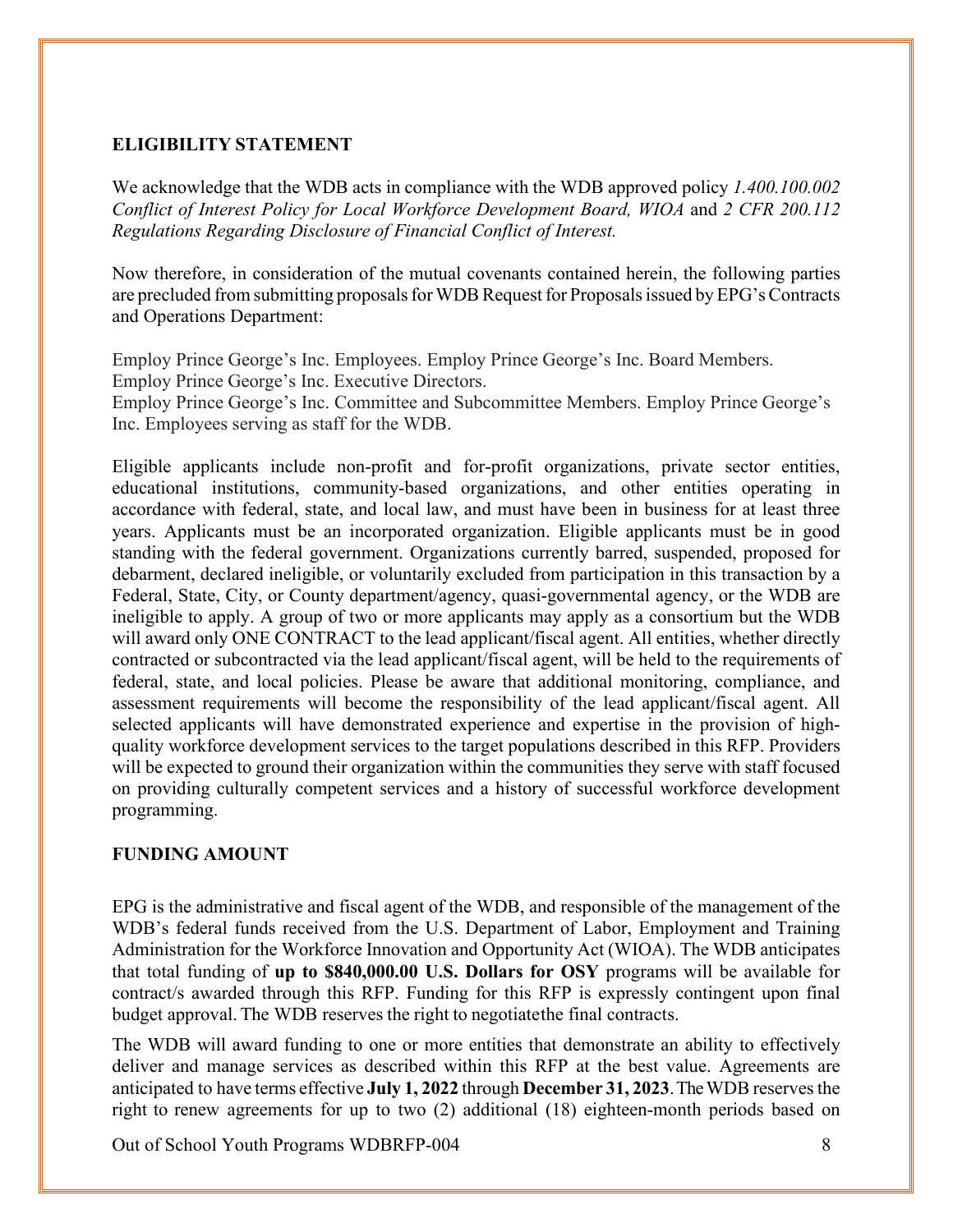contractor performance, achievement of benchmarks, funding availability, ability to leverage funds, compliance with all applicable regulations and other program requirements.

## <span id="page-8-0"></span>**AWARD DURATION**

The WDB reserves the right to extend this award for a second and third program year at its sole discretion. **Awards may be extended through December 31, 2026, without further solicitation.** Within and between program periods, consortium members may be added, changed, etc. as applicable. Contract provisions also provide for early termination for a variety of factors including non- compliance and convenience. WDB reserves the right to cancel the contract at any point if performance criteria are not met, after written notification and a 90-day period for corrective action.

#### <span id="page-8-1"></span>**TYPE OF CONTRACT RESULTS FROM THIS RFP**

Contracts executed because of this RFP will be paid through cost reimbursement unless otherwise specified. Final contracts will also be subject to any changes in legislation, regulations or policies required by the funding sources. The WDB reserves the right to vary or change the terms of any contract executed because of this RFP, including but not limited to funding levels,the scope of services, performance standards, and period of performance, as it deems necessary.

## <span id="page-8-2"></span>**MINIMUM CONTRACTOR REQUIREMENTS:**

Contractors must:

- Demonstrate a record of prior successful experience as a WIOA service provider
- $\Box$  Demonstrate, with detail, the extent or responsibility on prior projects
- $\Box$  Have experience operating WIOA Programs that serve a minimum of fifty (50) job seekers annually and a minimum budget of \$400,000.00 U.S. Dollars.
- $\Box$  Demonstrate familiarity with WIOA and its regulations, as well as other federal and state laws regarding job training, job placement assistance and supportive services to youth.
- Demonstrated a successful track-record of providing the proposed services to English Language Learners, immigrants, refugees and asylees the target OSY population.
- Demonstrated experience providing workforce development services in urban and suburban communities.
- $\Box$  Can fulfill contract requirements, including the indemnification and insurance requirements.
- $\Box$  Have the administrative and fiscal capability to: (i) provide and manage the proposed services on a cost-reimbursement basis, (ii) ensure an adequate audit trail, (iii) maintainaudit ready files on-site, and (iv) meet all reporting requirements as prescribed by the WDB, DOL, and USDOL.
- $\Box$  Recruit and serve OSY in facilities that are geographically distributed throughout the County or on public transportation routes. Program facility for OSY participants mustbe identified via lease in the proposal.
- $\Box$  Meet other proposal requirements as listed in this RFP and attachments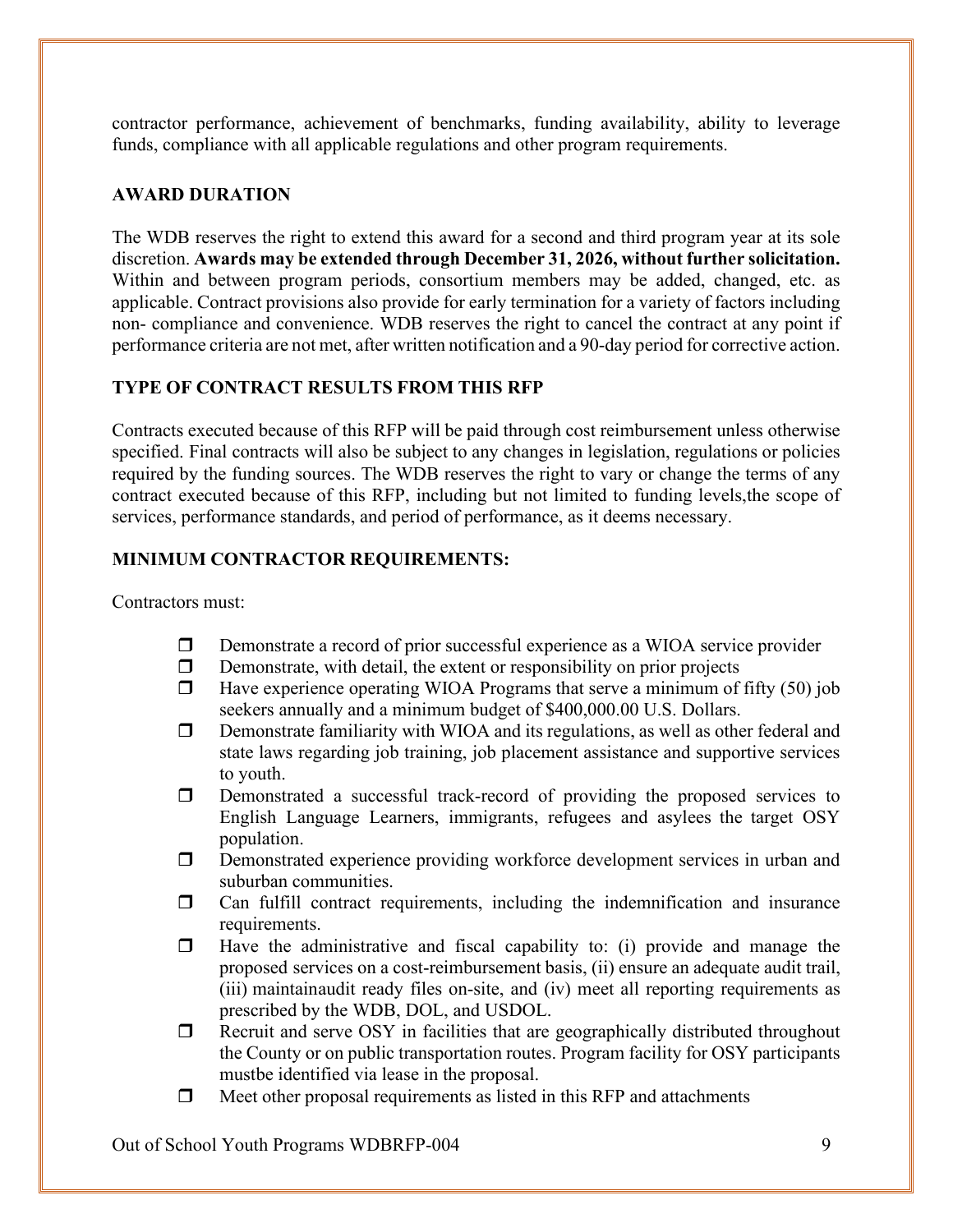# **WIOA YOUTH PROGRAM REQUIREMENTS**

<span id="page-9-0"></span>Out-of-school youth served through this program, are defined through WIOA Section  $129(a)(1)(b)$ . A full list of the required fourteen program elements can be found at

# **<https://www.dllr.state.md.us/employment/mpi/mpi6-18.pdf>**

Proposals should address how the following services will be met by the service provider or partners.

## <span id="page-9-1"></span>**OUTREACH AND RECRUITMENT**

The selected Service Provider(s) shall conduct outreach and recruitment efforts throughout Prince George's County to generate quality enrollments of youth participants. Outreach shall be conducted in conjunction with the American Job Center Community Network partners and will include other service providers, programs, and educational institutions. Service Provider(s) will be required to establish a social media presence, and written strategy, targeting OSY in the DC Metropolitan Region.

## <span id="page-9-2"></span>**ELEGIBILITY, ORIENTATION, ASSESSMENT AND SUITABILITY**

To be eligible for the WIOA OSY program, the youth must be:

- 1. Not attending any school;
- 2. Between the ages of 16-24 at the time of enrollment;
- 3. One or more of the following:
	- a. A school dropout;
	- b. A youth within the age of compulsory school attendance but has not attended school for at least the most recent complete school year calendar quarter. School year calendar quarter isbased on how a local school district defines its school year quarters (Note: In line with WIOA, in assisting an OSY who is required to attend school under Maryland law, the priority in providing such assistance shall be for the individual to attend school regularly);
	- c. A recipient of a secondary school diploma or its recognized equivalent who is a lowincome individual and is either basic skills deficient or an English Language Learner;
	- d. An individual who is subject to the juvenile or Youth justice system;
	- e. A homeless individual or runaway;
	- f. An individual who is in foster care or has aged out of the foster care system, or who has attained 16 years of age and left foster care for kinship guardianship or adoption, a child eligible for assistance under Section 477 of the Social Security Act (42 U.S.C. 677), or an individual who is in an out of home placement;
	- g. An individual who is pregnant or parenting;
	- h. An individual with a disability; and,
	- i. A low-income individual who requires additional assistance to enter or complete an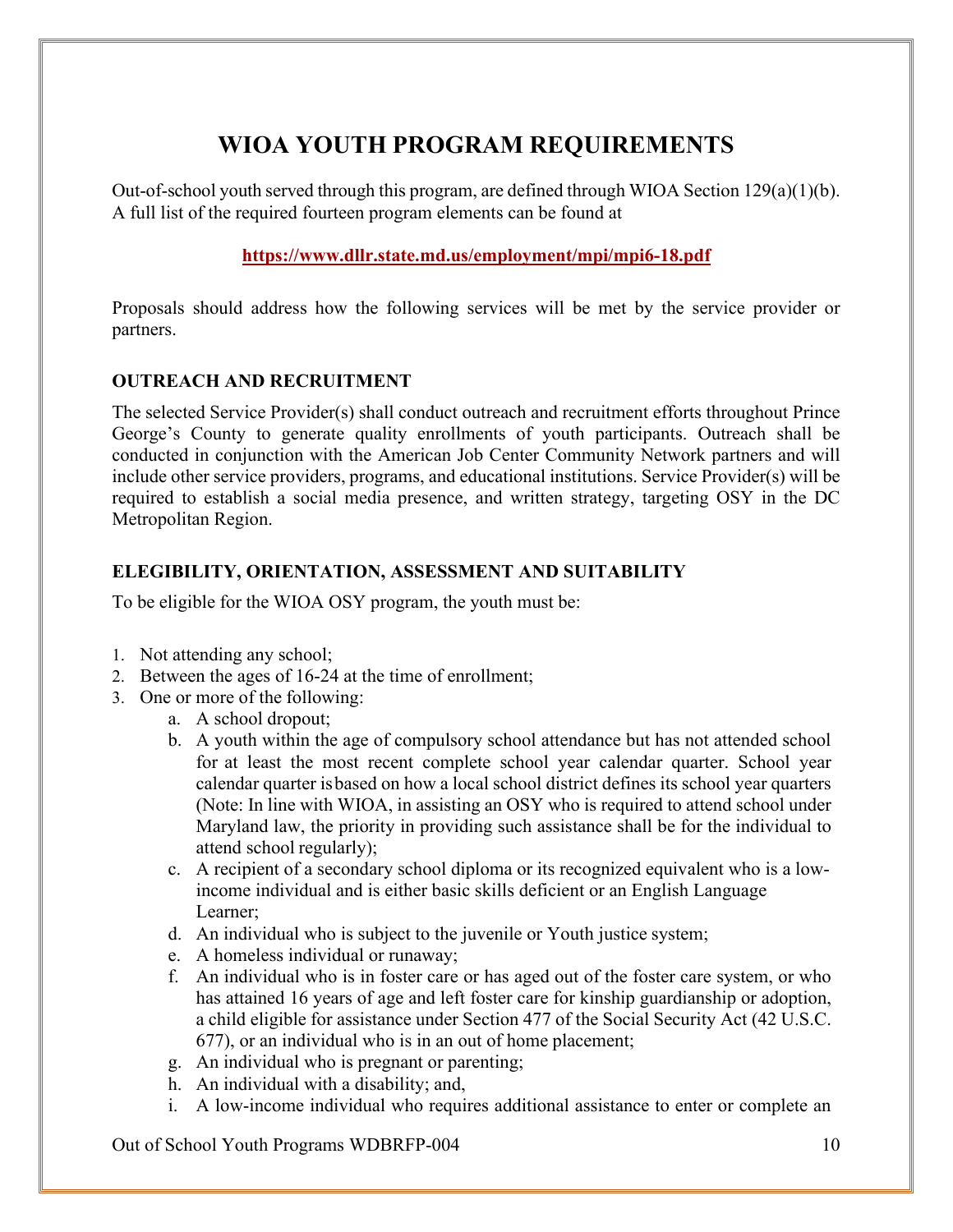educational program or secure or hold employment, as defined by the Prince George's County Local Workforce Development Area Local Plan.

Note: The Board interprets "requires additional assistance to complete an educational program or to secure or hold employment" as set forth in the State's Youth Policy and WIOA sections  $129(a)(1)(B)(iii)(VII)$  and  $(a)(1)(C)(iv)(VII)$ ; as any youth with a barrier to employment (including individuals with a disability) who requires additional education, vocational training, or intensive career counseling and related assistance, in order to participate successfully in regular schoolwork or to secure and hold employment. It is further defined as a lack of employability skills including social skills, documented through completion of a competency checklist; an inability to retain jobs (lost two or more jobs during the 12 months preceding eligibility determination), documented by the career consultant, in-school youth or out-of-school youth, during initial assessment; or, a lack of prior work experience (has not worked for the same employer for longer than three consecutive months in the year preceding eligibility determination), documented by the counselor during initial assessment. Eligibility will be documented using the informal assessment in MWE. For the purposes of this Policy, the Board may also recognize those individuals who have demonstrated the inability to maintain employment for more than 6 months at a time with the same employer within the previous 2 years, and/or individuals residing in a household where the parent, guardian, and/or head of household experiences the following barriers: a) does not have a high school diploma or GED b) an English Language Learner, immigrant or refugee c) a criminal conviction.

Youth Program Design (Section129(c)(1)) must include:

- An objective, individualized assessment of the academic levels, skill levels and service needs of each youth. The objective assessment must include a review of basic skills, work readiness skills, occupational skills, prior work experience, employability, interests, aptitudes, supportive service needs and developmental needs for the purpose of identifying appropriate services and career pathways for youth. Recent assessments conducted pursuant to another education or training program may be utilized.
- Development of Service Strategies for all youth served. The Individual Service Strategy is a plan that identifies career pathways that include education and employment goals, appropriate achievement objectives, and appropriate services for the youth, considering the assessment results. Recent service strategies developed for the youth under another education ortraining program may be utilized.
- Services that provide:
	- o Activities leading to the attainment of a secondary school diploma or recognized equivalent or a recognized postsecondary credential;
	- o Preparation for postsecondary educational and training opportunities;
	- o Strong linkages between academic and occupational education that lead to the attainment ofrecognized postsecondary credentials;
	- o Preparation for unsubsidized employment opportunities, in appropriate cases; and
	- $\circ$  Effective connections to employers, including small employers, in in-demand industry sectorsand occupations of the local and regional labor markets.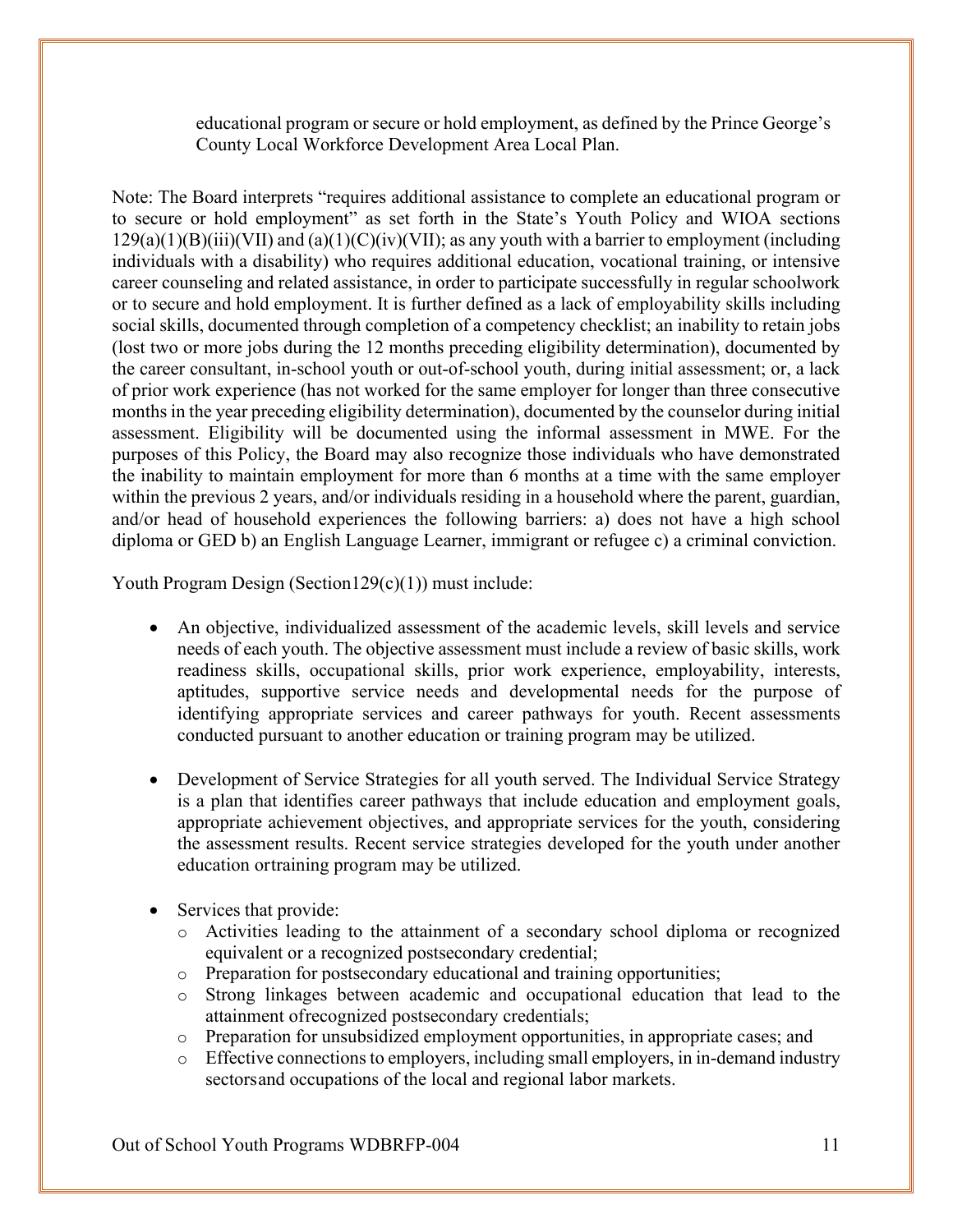Youth Program Elements (Section  $129(c)(2)$ ) (provided directly or through referrals to other resources)must include:

- Instruction leading to completion of secondary school or recognized equivalent or a recognized postsecondary credential, including dropout prevention and recovery strategies, tutoring and study skills training, as appropriate;
- Alternative secondary school services, or dropout recovery services, as appropriate;
- Paid and unpaid work experiences with an academic and occupational education component, including summer and year-round employment opportunities, preapprenticeship programs, internships and job shadowing, and on-the-job training opportunities, as appropriate;
- Occupational skill training, with priority consideration for training programs that lead to recognized postsecondary credentials aligned with in-demand industry sectors or occupations, asappropriate;
- Education offered concurrently with and in the same context as workforce preparation activitiesand training for a specific occupation or occupational cluster.
- Services that provide labor market and employment information about in-demand industry sectors or occupations in the local area, such as career awareness, career counseling, and careerexploration services;
- Activities that help youth prepare for the transition to post-secondary education and training.
- Financial literacy education;
- Entrepreneurial skills training;
- Leadership development opportunities, which may include community service and peercentered activities encouraging responsibility and other positive social behaviors, as appropriate;
- Comprehensive guidance and counseling, which may include drug and alcohol abuse counselingand referral, as appropriate;
- Supportive services;
- Adult mentoring for the period of participation and a subsequent period, for a total of not lessthan twelve (12) months;
- Follow-up services for twelve (12) months after the completion of participation;

The specific services a youth will receive is based upon the youth's objective assessment and individual service strategy.

- Selected service providers will determine and verify program eligibility prior to program enrollment in the WIOA youth program. Documentation verifying eligibility for all programs must be collected within the timeframes required by program law and regulations. Eligibility documentation must be obtained and retained electronically in the state system, Maryland Workforce Exchange (MWE). The WDB does not require a paper (hard) case file.
- A comprehensive orientation will be provided to all youth, regardless of entry point. Orientation should include sharing information and services available through the workforce system, including partner services and any other pertinent resources to ensure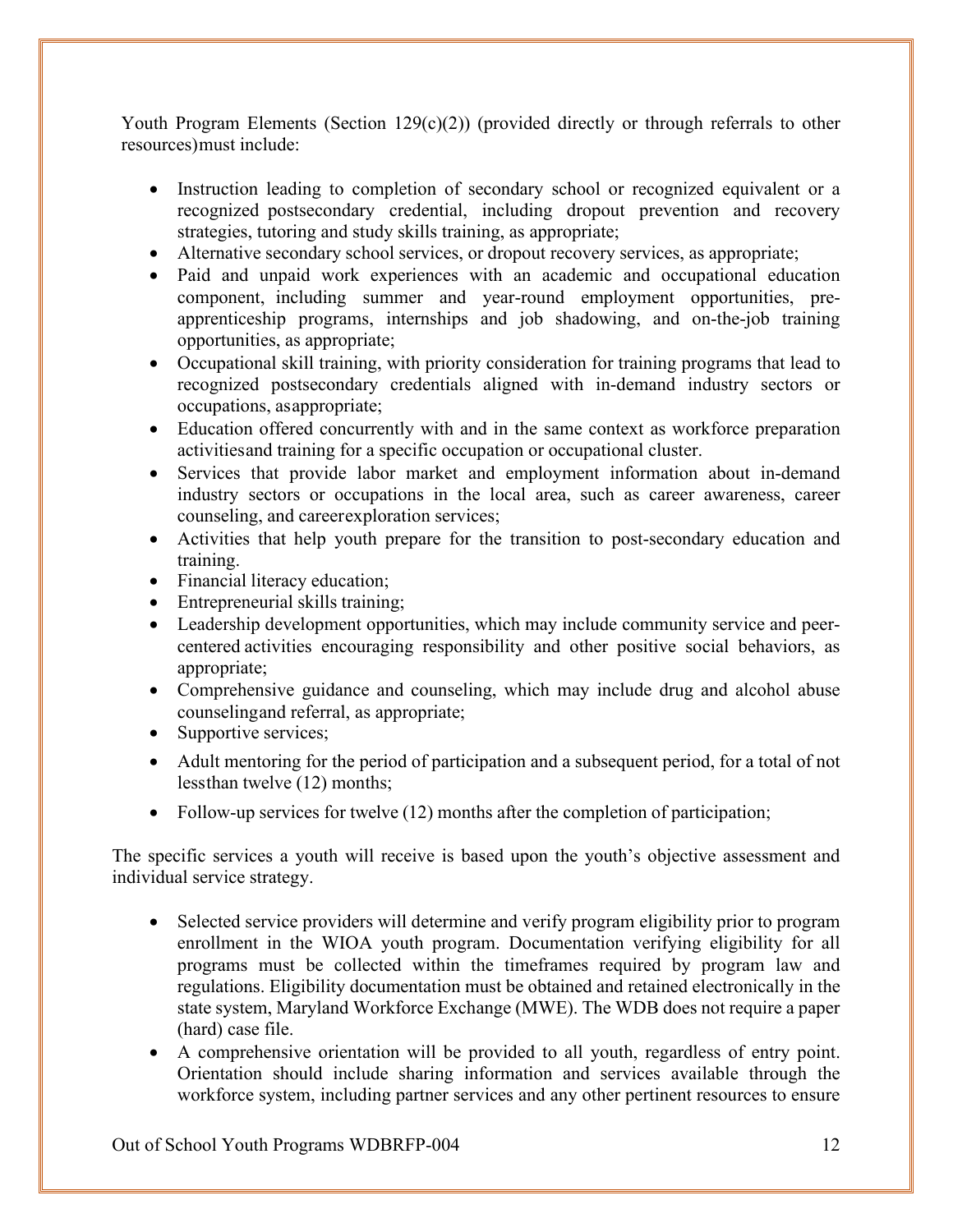successful completion of the youth's education and employment goals.

# <span id="page-12-0"></span>**WORK EXPERIENCE REQUIREMENTS**

At least 30% of WIOA Youth program funding must be spent on work-based learning. The selected service provider(s) is expected to provide work-based activities that include, but are not limited to:

- Registered Apprenticeships;
- Pre-Apprenticeships;
- Work Experience and Internships; and
- On-the-Job Training Opportunities.

These placements should provide an understanding of career options within a given industry, develop industry-relevant work-based readiness skills, employment competencies, and connect youth with nextsteps resulting in post-secondary education, training, and/or employment).

The following costs are allowable and costs that can be applied to the 30% work-based learning expenditure requirement:

- Wages or Stipends for youth for their time spent working & learning
- Incentives for youth, to meet Work Experience milestones, to attend Work Experience orientation sessions, to attend trainings related to work experience, to provide work experience success stories
- Staff or Contractor time to: plan and implement Work Experience Strategies, identifying and developing Work Experience agreements with business partners, conducting Work Experience orientation sessions for employers or participants, preparing and facilitating classroom training related to Work Experience, preparing and conducting training on employability and job readiness skills in preparation for Work Experience, monitoring and evaluating Work Experience and gathering success stories.

There is no hard limit on the amount of staff time a contractor can charge to Work Experience but staff time without participant wages/stipends and activities related to Work Experience will become a performance issue.

# <span id="page-12-1"></span>**PERFORMANCE METRICS AND OUTCOMES**

In concert with the WDB, the selected Service Provider(s) must develop and implement performance management practices to ensure strong program evaluation. These methods should evaluateprogram effectiveness and performance outcomes and evaluate the resources development strategy to ensure programmatic interventions achieve optimal results that meet local needs. Selected Service Provider(s) will need to demonstrate their willingness and commitment to rapid cycle learning and evaluation processes, in addition to other evaluation techniques. This may include participation in aspectssuch as strategic planning sessions and other evaluation technical assistance provided by the WDB or external evaluation entities.

The providers must provide monthly and quarterly reports on programming and the use of funds to the WDB. These reports may include, but are not limited to, enrollment, employment retention,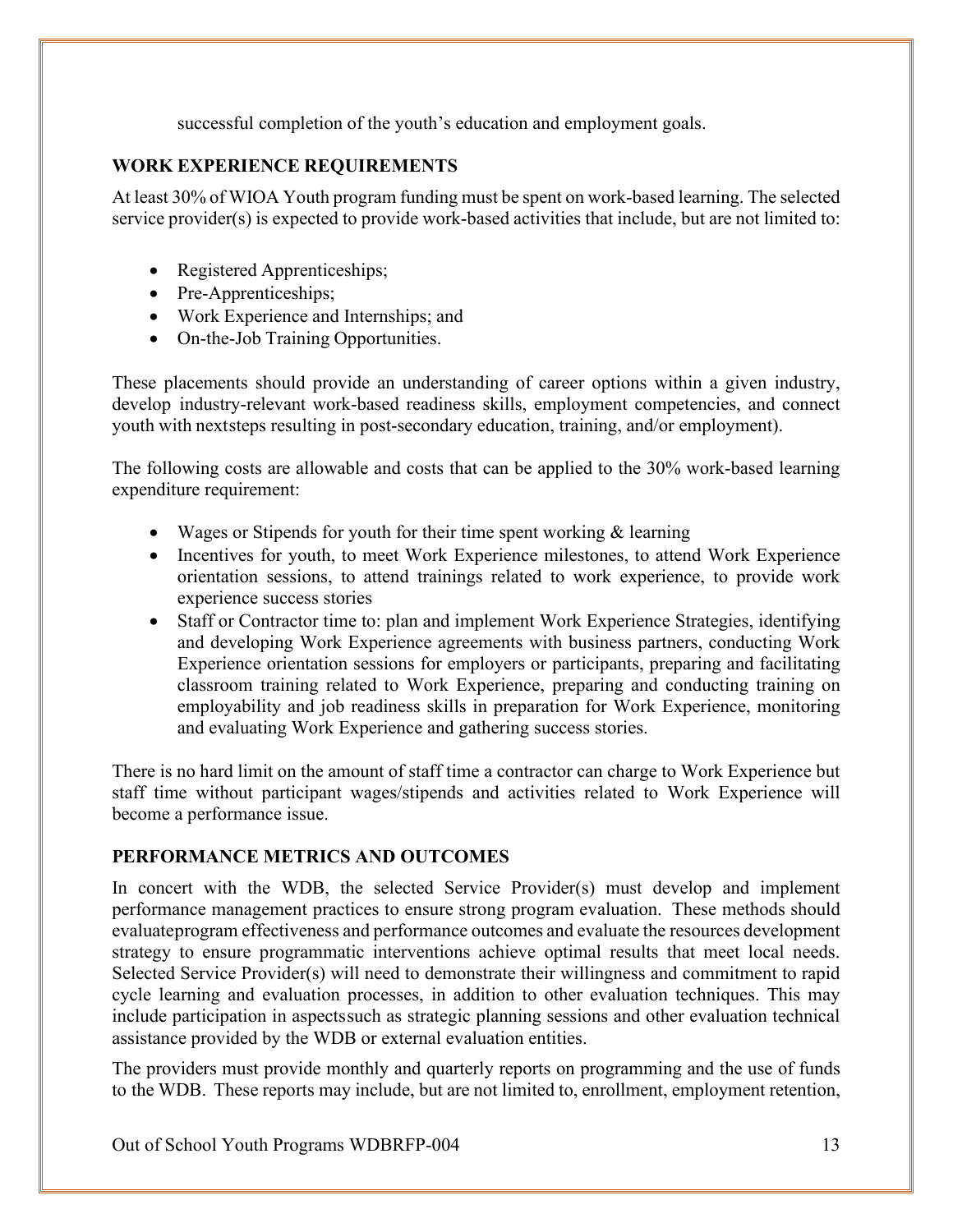median earnings, credential attainment, measurable skill gains, and financial details. In addition, the selected Service Provider(s) will work with the WDB to establish quarterly and annual performance goals and submit quarterly performance reports.

*Note*: All providers are expected to meet or exceed all associated performance measures. These performance measures are negotiated with the state on an annual basis and are therefore subject to change.

# **WIOA Youth Required Performance Measures:**

- Education and Employment Rate 2nd Quarter After Exit
- Education and Employment Rate 4th Quarter After Exit
- Median Earnings 2nd Quarter After Exit
- Credential Attainment
- Measurable Skill Gains

Service Provider(s) will be responsible for not only the federal performance measures for each program, but also additional outcome goals and metrics to communicate a broader picture of performance to the WDB both short-term and long-term. These additional measures, called Impact Measures, are outlined below. Impact measures will assist with reducing service gaps withinthe community, increase our understanding of under- and unemployment, and align workforce development programs with other county initiatives and efforts.

## **Impact Measures:**

- Fiscal KPI contract expenditure rate is on target (allowing for a variance of  $+/-10\%$ ) to account for program flow and budget deviations
- Service Level KPI- enrollments are on target with the enrollment plan (allowing for a variance of  $\pm$ /- 10%) to account for program flow
- Average cost per participant
- Referral Rates number of individuals enrolled/co-enrolled in a partner program
- Completion Rates- number of active individuals who completed training/number of individuals with a training activity
- Training related placement and retention the total number of customers positively placed in employment or post-secondary education related to their training/the total number of customers who received training

The ideal Service Provider(s) will be open to flexibility in program delivery and having a cooperative relationship with the WDB and the Program Performance & Data Management Team, who will provide program monitoring, training, and technical support throughout the contract term.

# <span id="page-13-0"></span>**PARTNER EXPECTATIONS**

The selected youth service provider(s) is expected to participate in partner meetings with the One-Stop Operator (if located in an American Job Center) and Prince George's County American Job Center Community Network (AJCCN) meetings to encourage communication among partners, leverage resources, discuss effectiveness of the system, and create strategies to serve all customers. The youth service provider(s) is expected to coordinate the development of MOUs and/or contracts to offer allthe fourteen WIOA elements with the relevant partners represented in the AJCCN.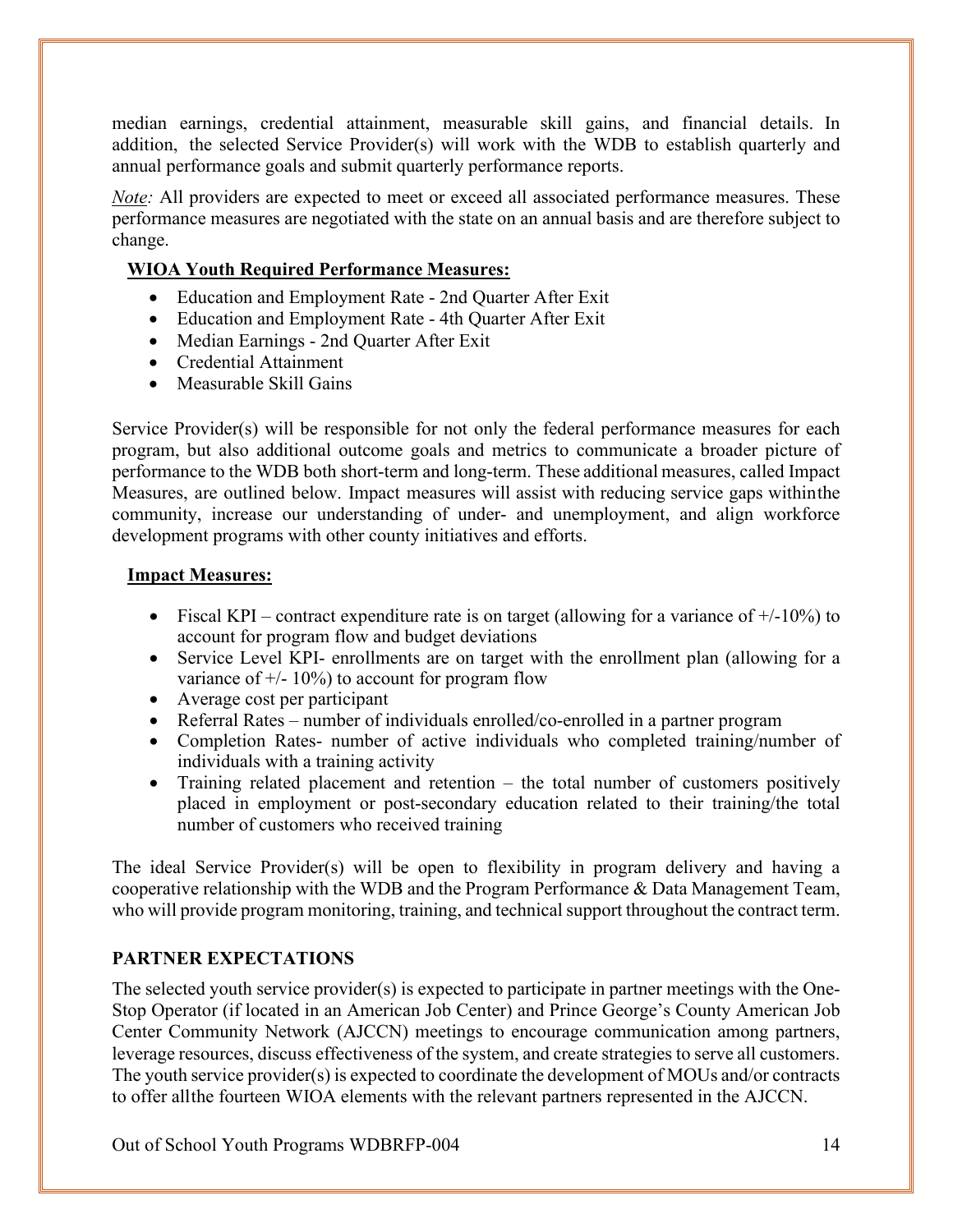Service Provider(s) must demonstrate partnership, not merely endorsements with community resources(socialservices, health organizations, juvenile services), employers, unions, professional associations and/or post-secondary institutions. WDB encourages applicants to consider ideas for collaboration with, or integration of, additional programs and services delivered or overseen by the WDB, including any other programs and services for which the WDB is currently seeking proposals.

In addition, Proposer(s) should provide a strong school-to-career or college framework including softskills. Soft skills component may include, but is not limited to, interpersonal skills such as teamwork, communication, and punctuality to better equip youth with the skills needed to succeed in occupations in WDB's high growth occupations in demand industries. Providing an early introduction and exposure to post-secondary education/careers and career exploration activities that allow youth to establish career goals is required. Identifying subject matter experts within the AJCCN to deliver soft skills instruction, including financial literacy, is recommended.

# <span id="page-14-0"></span>**DATA, RECORDING KEEPING, VALIDATION AND REPORTING**

While there are many state and federal requirements for data collection across the WIOA programs, the WDBwill require a standardized data collection procedure involving the Service Provider(s) that ensures a comprehensive, detailed, and comparable record for each participant. This will include quantitativeparticipant demographic information and services received, individual and family characteristics, and qualitative data across all programs. Baseline data collection at the outset of the project should be followed by data gathering activities at regular intervals to record the programs and its participants evolving historyand data records.

The selected Service Provider(s) will have access to existing databases for use in participant record keeping. All Maryland Workforce Areas, including Prince George's County, record WIOA in a state-managed database system, Maryland Workforce Exchange (MWE), which supports WIOA and Wagner-Peyser Programs and is maintained by the Maryland Department of Labor. Service Provider(s) are mandated to utilize MWE and/or any designated management information data base system required by the local workforce area for data collection and documentation.

Service Provider(s) must ensure documents are legibly imaged to a prescribed file management and document imaging system and must maintain an electronic file that is properly tagged and uploaded using prescribed guidelines. The Service Provider(s) must develop policies and procedures that ensure the proper use of data and demonstrate thatcontrols are sufficient to prevent identity theft, fraud, and abuse of participant information.

#### <span id="page-14-1"></span>**FISCAL ACCOUNTABILITY AND STEWARDSHIP OF FEDERAL RESOURCES SUPPORTING THE WORKFORCE SYSTEM**

Service Provider(s) operations must be conducted in compliance with Uniform Administrative Requirements, Cost Principles, and Audit Requirements for Federal Awards (2 [CFR](http://www.ecfr.gov/cgi-bin/text-idx?SID=c6259f3b5bd125ddb50bcd723357b000&mc=true&node=pt2.1.200&rgn=div5) Part 200) and with fiscal accountability and stewardship of the federal funding supporting the activities. Stewardship refers to processes and structures that manage, allocate and monitor resources to ensure that Federal funds are utilized to carry out a program for a public purpose specified in the authorizing statute.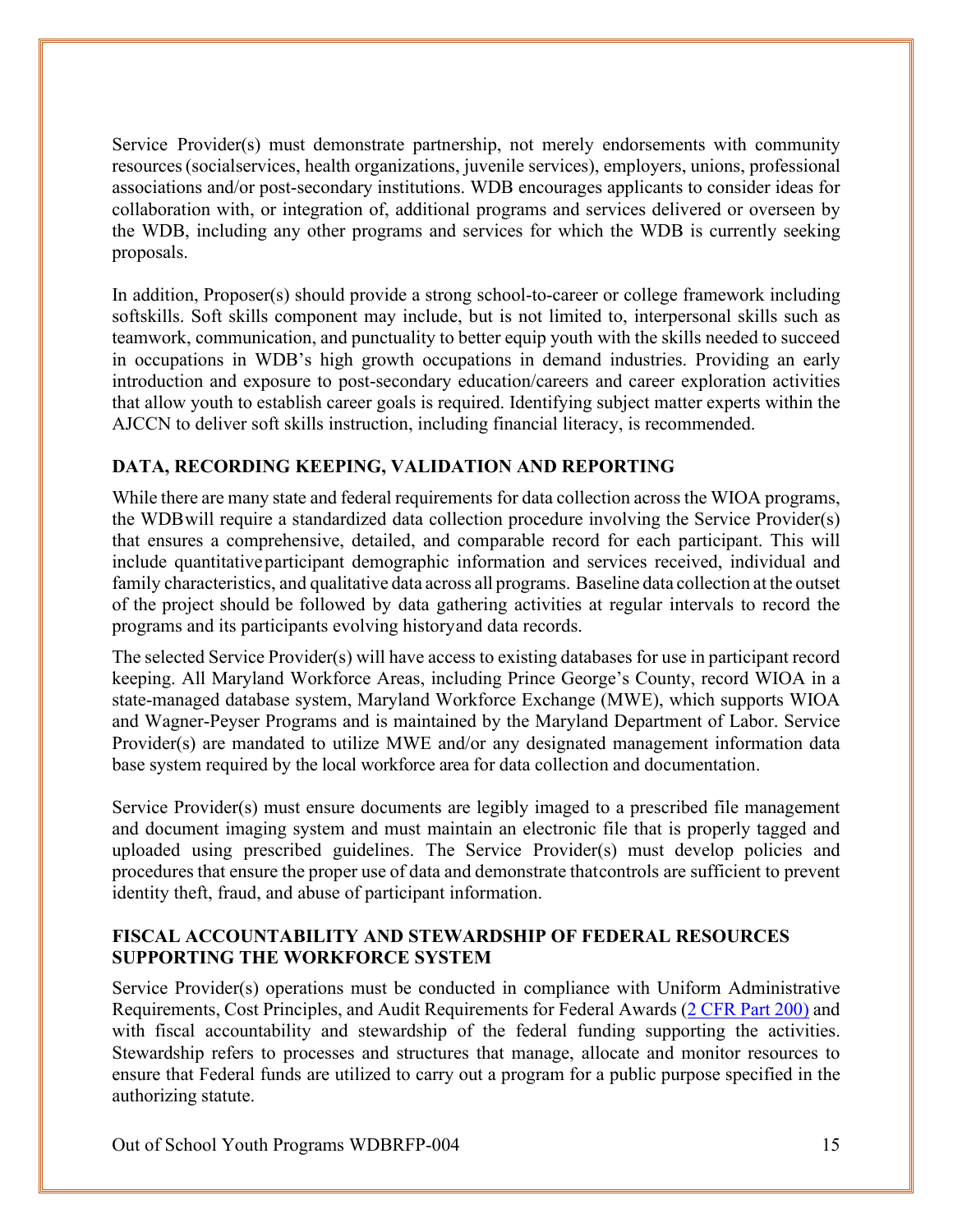Financial System Requirements –

- *Budget Controls*: The organization has a method for tracking planned expenditures that allowsit to compare actual expenditures or outlays to planned or estimated expenditures.
- *Cash Management*: The organization's cash draws are necessary and reasonable, and the timing and amount of such draws appear to be as close as possible to the actual disbursementof federal funds for the payment of allowable and allocable costs incurred under the contract.
- *Program Income*: The organization is aware of the requirements for earning, spending, and reporting program income.
- *Cost Allocation*: The organization only allocates costs to the contract to the extent that a benefitwas received.
- *Allowable Costs*: The organization has a system in place to ensure the program is incurring necessary and reasonable costs and is only charging allowable and allocable costs to the contract.
- *Internal Controls*: Effective control, integrity, and accountability are maintained for subrecipient cash, personal property, and other federally funded assets.
- *Financial Reporting*: The organization has an accounting system that allows it to maintain accurate and complete disclosure of the financial results of its contract activities and those of its sub-recipients according to the financial reporting requirements of the contract.
- *Documentation Required for Monitoring and/or Invoice Submittal:*
	- o General ledger;
	- o Cash receipts and cash disbursements journals/reports or equivalent;
	- o Bank statements, reconciliation, deposit slips and canceled checks for each bank accountthrough which WIOA funds were received or disbursed;
	- o All contracts and MOUs with AJCCN Partners, including all amendments;
	- o All financial reports and documentation supporting requests for reimbursement;
	- o Payroll records including Individual Earnings Record, Employee Withholding Authorization (W-4), FICA reporting forms, federal and state withholding, Unemployment taxes, Employee Personnel Files, Time Records and Employee Time/Salary Allocation plans;
	- o Invoices and/or supporting data for non-payroll disbursements.

## <span id="page-15-0"></span>**TRANSITIONAL PLANNING**

In the event of a service provider transition, the applicant must be prepared to address multiple aspectsof transition, including but not limited to:

- Staffing/Personnel
- Customers
- Community and Stakeholders
- Site Plan
- Technology/Infrastructure
- Fiscal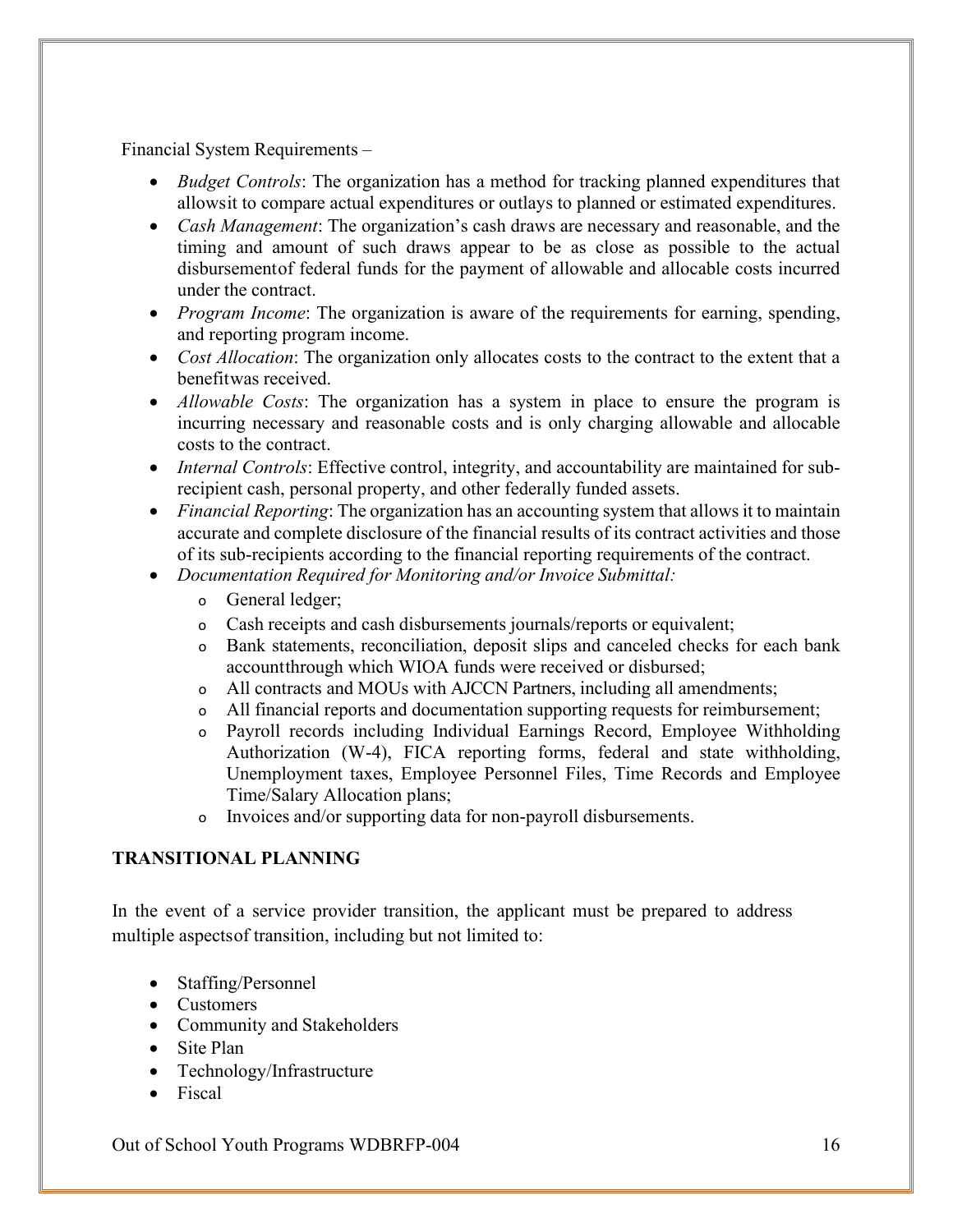• Marketing/Communication/Outreach

## <span id="page-16-0"></span>**INTERNAL SUB-RECIPIENT MONITORING**

In accordance with WIOA Contract Monitoring and Audit Procedures the Service Provider(s) must cooperate with any contract monitoring, inspection, or audit requests from the WDB, the Maryland Department of Labor, USDOL and any other internal or external auditors. Providers must also ensure compliance with all sub-recipient monitoring of its subcontractors.

Service Provider(s) must also demonstrate the capacity to ensure internal program record management procedures that ensure auditable and adequate records are maintained demonstrating the eligibility of allWIOA customers as well as confirm adherence to specific requirements and time limitations. Service Provider(s) are required to have an Office of Management and Budget (OMB) single audit, share any auditresults or findings with federal, state, and WDB monitors and develop corrective action plans.

# **COST REQUIREMENTS**

<span id="page-16-1"></span>The Bidder may propose costs associated with performing the scope of work identified in technical volume of the cost proposal and the Budget Summary of Costs Worksheet. The Bidder mustsubmit a description of the proposed costs and explain the allocation by cost element. The Bidder mathave an explanation of how costs will be recorded and tracked, and in the name and versionof the proposed accounting system.

The successful Bidder for WIOA service delivery in Prince George's County will need to demonstrate a high degree of fiscal accountability, transparency and integrity in its financing and budgeting.

Moreover, the successful Bidder will need to demonstrate the ability to maintain separate accounting streams for WIOA funds and be able to clearly show that WIOA funds have been used for their intended and allowable purposes under MDOL and WDB policy.

#### <span id="page-16-2"></span>**IN-KIND AND CASH MATCH RESOURCES**

To efficiently deliver proposed services, it is important to leverage resources. Bidders are encouraged to include in-kind resources that will be dedicated to this service contract. These inkind resources must directly support the proposed program activities and must be documented with a Letter (s) of Commitment. Examples of in-kind resources include:

- $\Box$  Staff time from contractor and/or related subcontractors.
- $\Box$  Facilities expenses where the program services are performed
- $\Box$  Participant expenses such as stipends, wages, incentives, travel, tuition, books, fees,tools or required work clothes, and other supportive services
- $\Box$  Equipment used in providing services
- $\Box$  Program based outreach and/or media support

# <span id="page-16-3"></span>**PROPOSAL PREPARATION AND FORMAT REQUIREMENTS**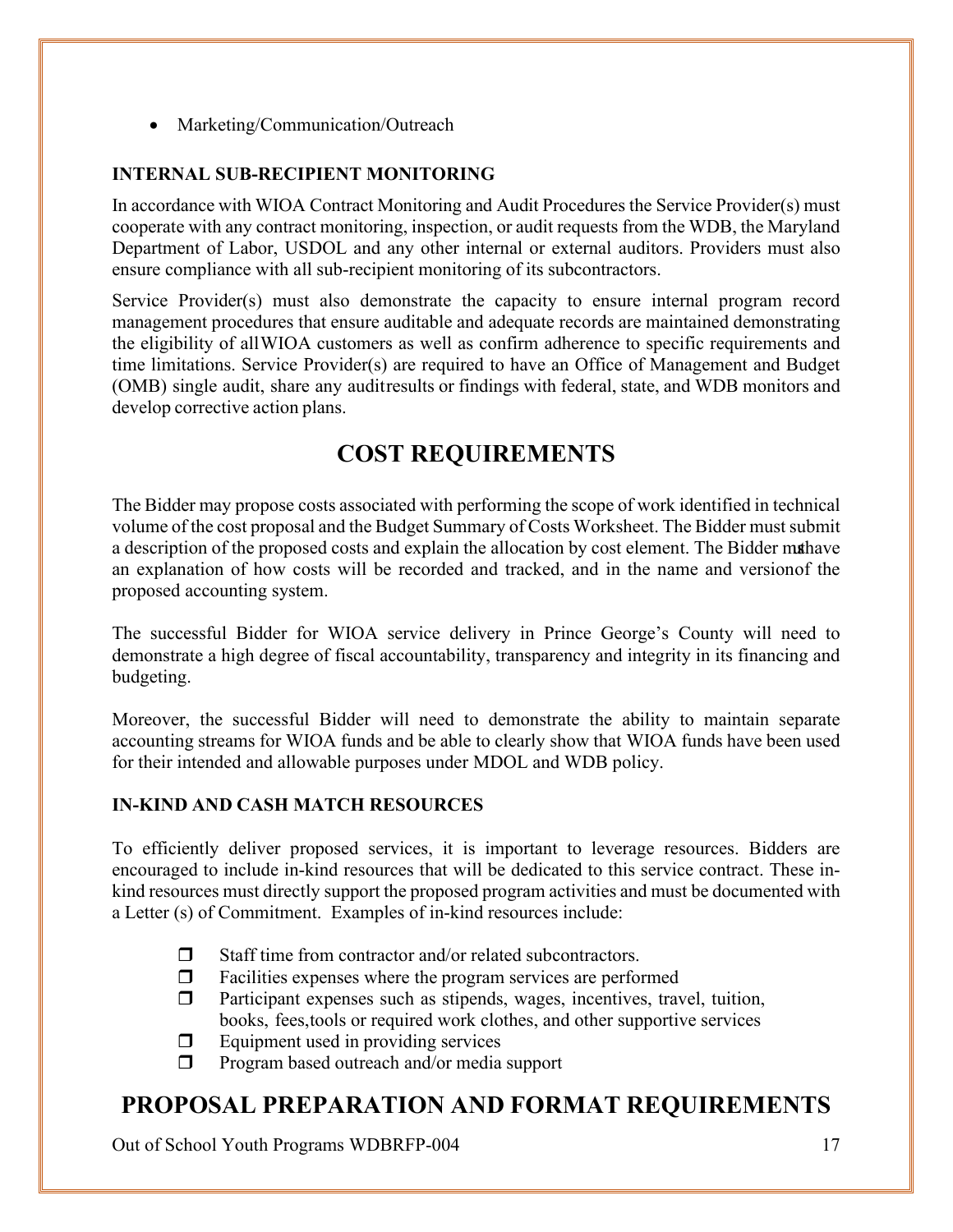Proposals must be submitted via our online grant application portal no later than **April 18, 2022,**  which can be accessed by clicking [here.](https://www.grantrequest.com/SID_6250?SA=SNA&FID=35008) Proposals not received by the deadline will be automatically disqualified from competition – **no exceptions**. Mailed, faxed, or hard copy proposals will not be accepted.

Bidders must include all the required attachments listed on Attachment Submittal Form that pertain to the proposal. **No additional attachments are allowed**. Failure to include required attachments will disqualify the proposal. Bidders may submit attachments as part of their electronic submission.

# <span id="page-17-0"></span>**PROPOSAL NARRATIVE AND SCORING GUIDELINES**

## **STAFFING AND MANAGEMENT REQUIREMENTS**

The Bidder must describe the relevant experiences, resources, and qualifications of the proposed staff to be assigned directly to this project. In addition, describe the experiences of personnel in implementing similar services, and state the Bidder's ability to commit full time key personal for the full contract performance period.

- **a. Key Personnel:** Bidders should identify key personnel; Program Manager, Fiscal Personnel, and Other Key Personnel, as full-time and part-time employed staff, and/or all Subcontractors (*this does not preclude the Bidders responsibility to follow federal procurement requirements*). Provide dates of employment, job titles, and relevance of previous experience of work undertaken by the employee and proposed partners.
	- **Program Manager:** The Bidder will identify and assign a Program Manager who willprovide management, administrative, and technical interface with EPG personnel in theday-to-day performance of the contract. *For the Program Manager of the project, describe relevant experience in managing projects of similar size, scope and dollar amount.*
	- **Fiscal Personnel:** The Bidder will identify and/or assign fiscal personnel who will provide fiscal responsibility, accountability, reporting, and monitoring that interface with EPG personnel in the day-to-day fiscal transparency of the contract. *Provide qualifications of fiscal staff that will be responsible for fiscal, procurement, internal controls, reporting, and self-monitoring; thereby, demonstrating the ability and acceptance of fiscal liability for grant funds. (Office of Management and Budget Circular A-133 and 29 CFR Parts 96 and 97; 2 CFR 200).*
	- **Other Key Personnel:** The Bidder will identify and provide the qualifications of key personnel by activity *(i.e., recruitment, eligibility determination, assessment, case management, etc.)* **including number of hours of relevant training**. The intention isto identify the connection between the qualifications and experience of key personnel and the value their expertise will bring to the proposed program.
- **b. Diversity:** Diversity refers to the extent to which a contractor/consultant has people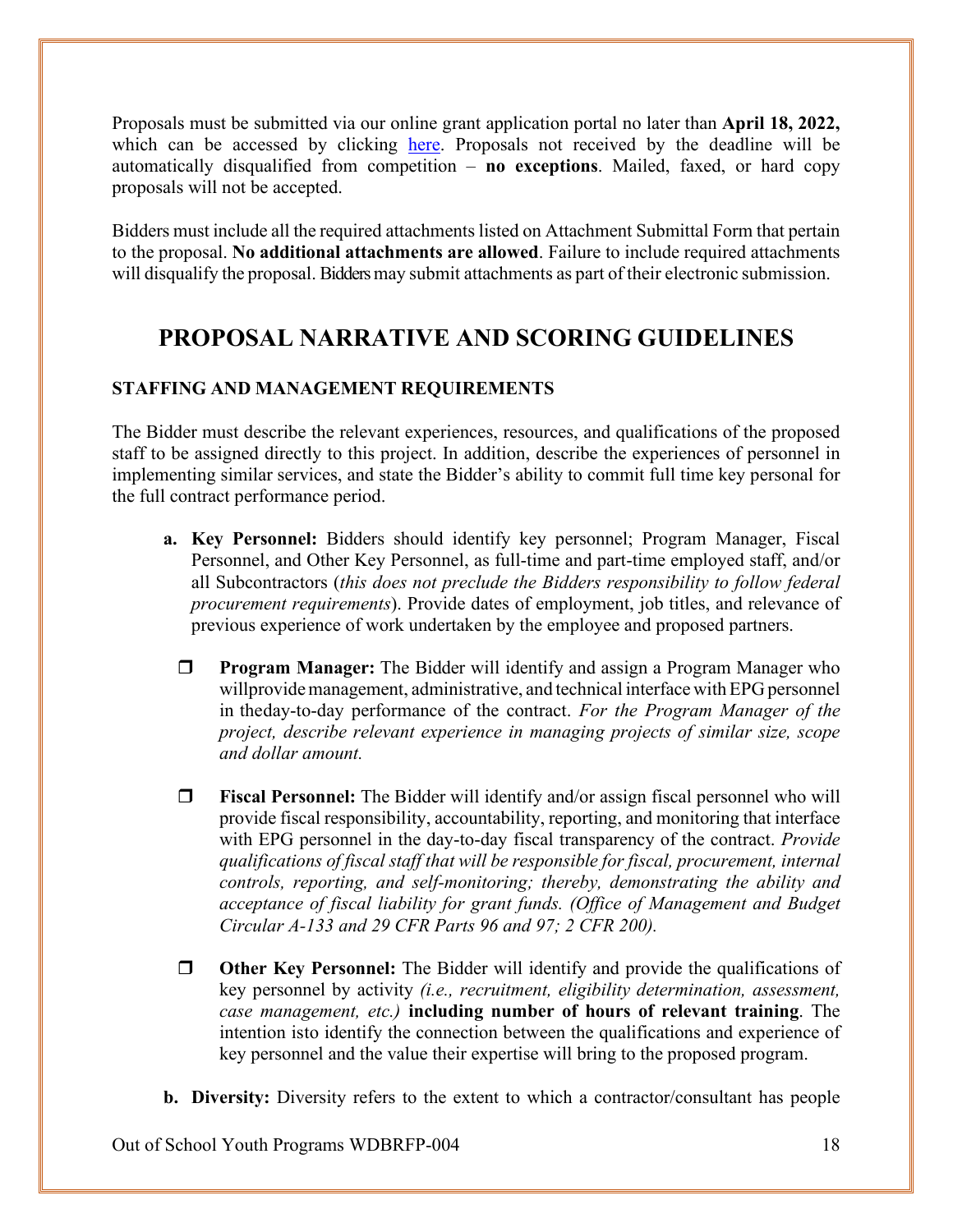from diverse background or communities working in its organization at all levels, is committed to providing equal accessto business opportunities and achieving diversity in procurement decisions for supplies, equipment, and services, or promotes training and technical assistance to diverse businesses and communities such as mentoring and outreach programs and business engagement opportunities.

**c. Inclusiveness:** Inclusiveness includes the extent to which a contractor/consultant invites values, perspectives, and contributions of people from diverse backgrounds and integrates diversity into its hiring and retention policies, training opportunities, and business development methods to provide an equal opportunity for each person to participate, contribute and succeed within the organization's workplace. Inclusiveness also includes the extent to which businesses have an equal opportunity to compete for new business opportunities and establish new business relationships in the private and public sector.

Bidders are requested to please state whether you have a diversity and inclusiveness program for employment and retention, procurement and supply chain activities, or customer service and provide the additional information related to their diversity and inclusiveness practices. Bidders are not expected to conduct intrusive examinations of its employees, managers, or business partners to describe diversity and inclusiveness measures. The WDB is interested in learning about specific practices that the Bidders have, if any.

#### <span id="page-18-0"></span>**EVALUATION FACTORS FOR AWARD**

The following is the total weight for this RFP. Bidders **must have a total of 80% or higher** in the scoring methodology to be recommended to the WDB for final consideration.

| <b>SCORING METHODOLOGY</b>                                        |                   |  |
|-------------------------------------------------------------------|-------------------|--|
| <b>Program Narrative</b>                                          |                   |  |
| <b>Fiscal Budget/Narrative</b>                                    | 25                |  |
| Organizational Background/Evidence of Experience                  |                   |  |
| Management & Performance                                          |                   |  |
| Safety, COVID protocols, Virtual Service Delivery of Service      |                   |  |
| BONUS Points for demonstrated experience service English Language |                   |  |
| Learners, immigrants, refugees and asylees.                       |                   |  |
| <b>TOTAL AVAILABLE POINTS</b>                                     | <b>100 POINTS</b> |  |

#### <span id="page-18-1"></span>**BEST AND FINAL OFFERS / ONE HOUR PROPSER(S) INTERVIEW**

The WDB and EPG reserves the right to conduct one hour interview with Bidders for the purpose of obtaining "best and final offers" as follows:

- 
- **Enter into pre-selection negotiations;**  $\Box$  Schedule oral presentations; and
- Out of School Youth Programs WDBRFP-004 19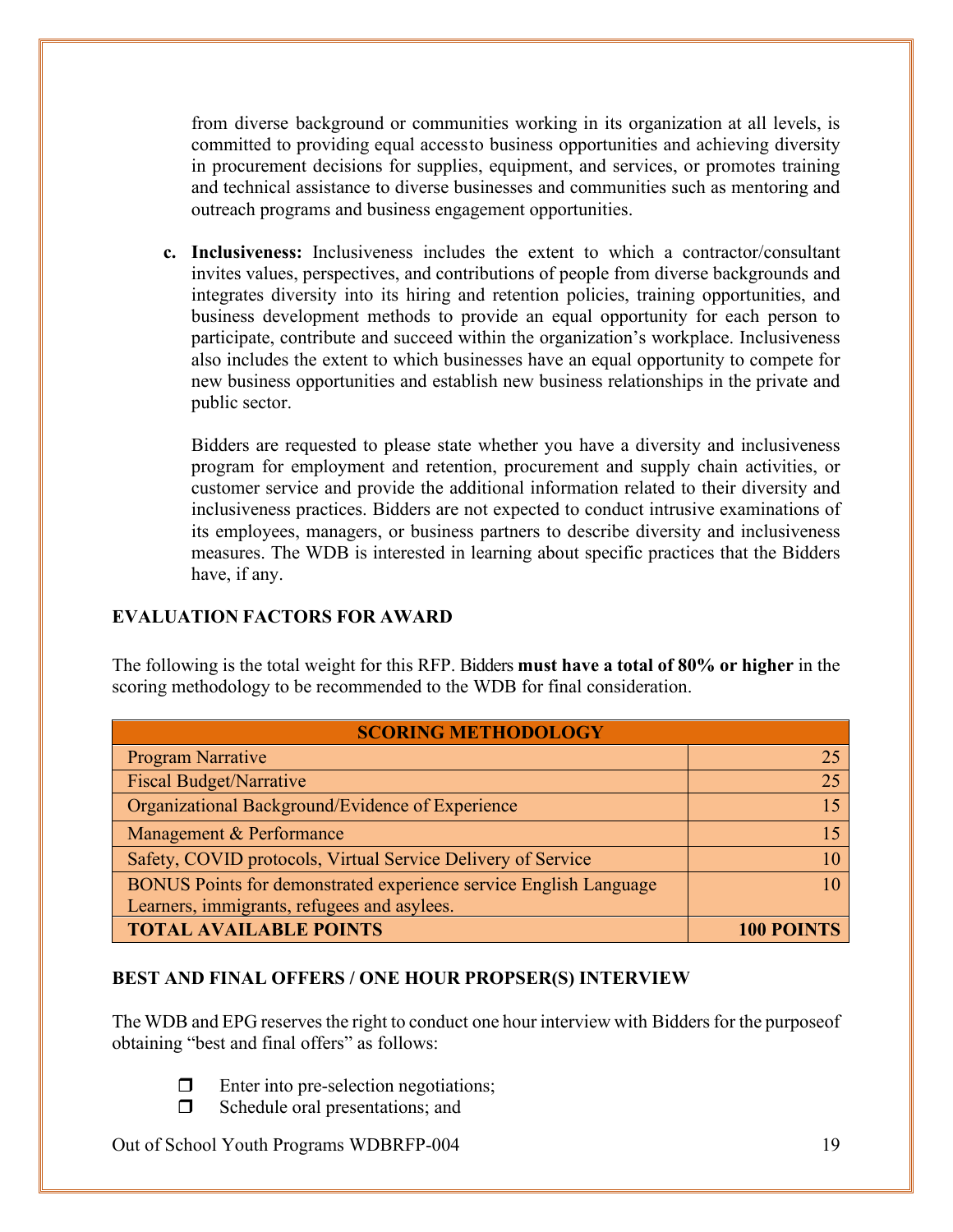Request revised Proposals.

The Evaluation Committee will limit any discussions to those Bidders whose proposals have the potential for selection. **The WDB will award to the responsible Bidders whose proposal, conforming to the solicitation, will be the most advantageous to the County, cost or price and other factors.** Additionally, the WDB may award grants or contracts on a sole-source basis if it determines that there is an insufficient number of eligible providers of youth workforce services activities in the local area involved (such as a rural area) for grants and contracts to be awarded on a competitive basis.

## <span id="page-19-0"></span>**APPLICANT COMPETENCY**

All applicants must have the technical competence, knowledge and expertise, management, administrative capabilities and capacity, professional staff, financial resources, and stability, as well as administrative and fiscal systems to carry- out the work described in this RFP. Applicants must meet high standards of public service and fiduciary responsibility. The WDB requires assurance that the selected applicant's performance of the terms and conditions of any agreement resulting from this RFP be undertaken in accordance with the highest level of integrity and business ethics. Applicants must be able to implement a system of self-monitoring, including the review of key data related to performance, quality assurance, financial integrity and accuracy, and one-stop center operations. Applicants are responsible for being knowledgeable of all laws, regulations, rules, and policies of the funding sources identified in this RFP. If the WDB determines, (at its sole discretion), that the selected applicant is not responsible or that it does not possess the administrative, fiscal, and/or technical resources and capabilities necessary to successfully perform under the terms and conditions of an agreement, it shall terminate the agreement immediately.

The selected applicant(s)will actively participate with the WDB in shaping and informing the local workforce development system. As such, the selected applicant will assist in the development and will maintain current knowledge of and expertise in:

- $\Box$  Federal, state, and local policies including WIOA and its implementing guidance;
- $\Box$  Evidence-based workforce development practices and viable career pathways;
- $\Box$  Local workforce development programs, social service agencies, and related resources;and,
- $\Box$  Local labor market information including workforce and employer dynamics.

Successful delivery of services solicited by this RFP will require the service provider's ability to perform the services and functions of what is described in the following: Workforce Innovation Opportunity Act and key Training and Employment Guidance Letters (TEGL) from the US Department of Labor including, but not limited to, the following:

- **1** 20 CFR Parts 675,677,678,681, and 683;
- **TEGL 23-14: WIOA Youth Program Transition;**
- **TEGL 8-15: Youth Program Transition Guidance;**
- TEGL 21-16: WIOA Title I Youth Formula Program Guidance.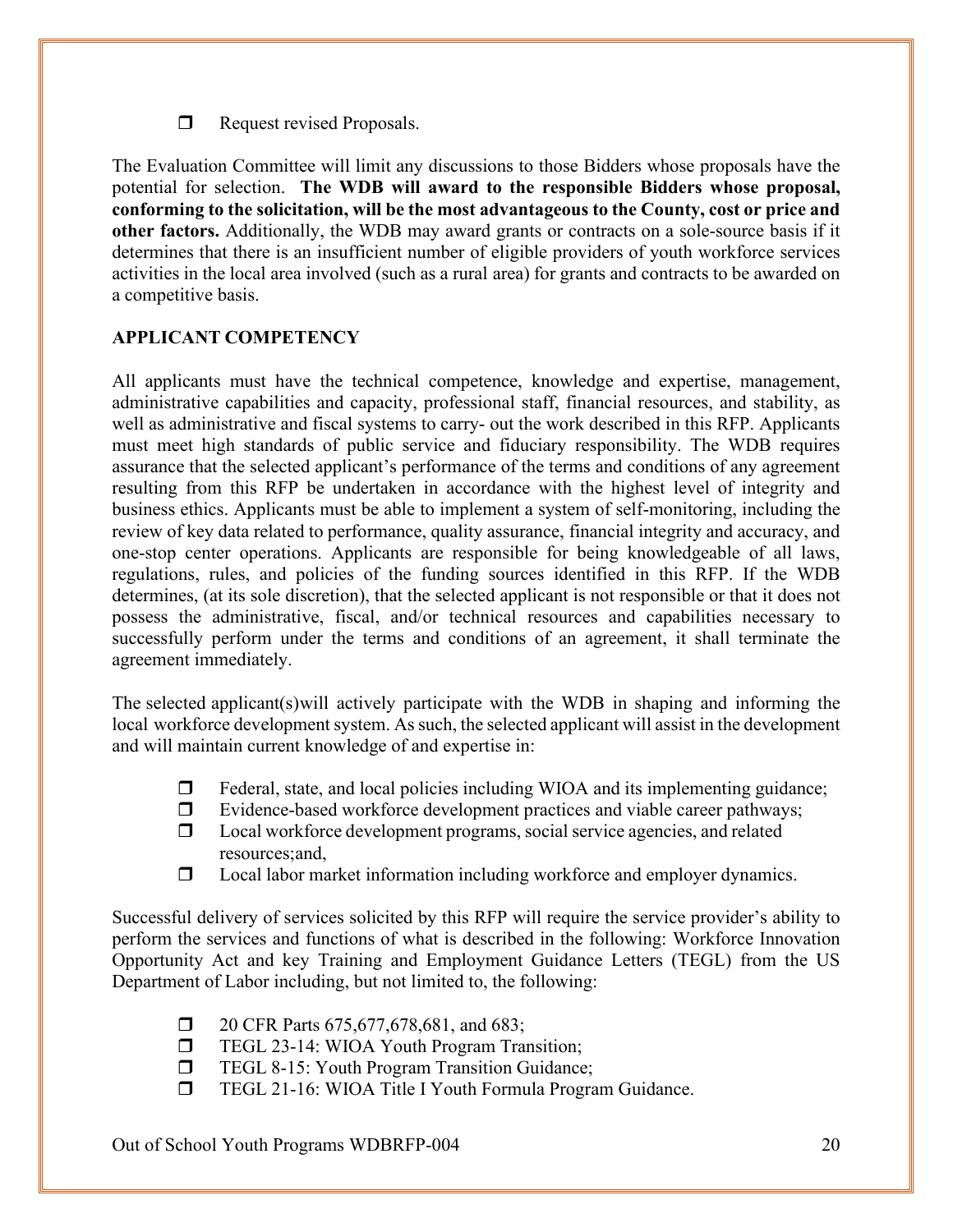# <span id="page-20-0"></span>**BIDDERS CONDITIONS, REPRESENTATIONS AND AUTHORIZATIONS**

By submitting its proposal, each Bidder understands, represents, and acknowledges that:

A Bidder or his/her authorized representative may withdraw or modify his/her proposal by written notice received, at the Issuing Office's address, prior to the exact hour and date specified for proposal receipt.

The Bidder's information and representations in the proposal are material and important, and the Issuing Office may rely upon the contents of the proposal in negotiations, contractual obligations, and awarding the contract(s). The Bidder agrees that the proposal will remain firm for a period of one hundred twenty (120) calendar days after the date specified for receipt of proposals or until a sub-recipient agreement is fully executed.

Bidders selected and serving as a WIOA OSO are sub-recipients of a Federal award and thus are required to follow the Uniform Administrative Requirements, Cost Principles, and Audit Requirements for Federal Awards (2 CFR 200).

Each Bidder, by submitting its proposal, authorizes the WDB to release to the State of Maryland information concerning the Bidder's Maryland taxes, unemployment compensation, workers' compensation liabilities, and total compensations for individuals charged to the subrecipient agreement. The Bidder has arrived at the cost(s) and amount(s) in its proposal independently and without consultation, communication, or agreement with any other Bidder or potential Bidders. The Bidder shall not disclose any of these items on or before the proposal submission deadline specified in this RFP.

The Bidder has not attempted, nor will it attempt, to induce any firm or person to refrain from submitting a proposal on this sub-recipient agreement, or to submit a proposal higher than this proposal, or to submit any intentionally high or noncompetitive proposal or other form of complementary proposal.

The Bidder has not made, under separate sub-recipient agreement with the WDB, any recommendations to the Issuing Office concerning the need for the goods and services described in its proposal or the specifications for the goods and services described in the proposal.

The Bidder is not currently under suspension or debarment in the State of Maryland, any other State or the Federal government and, if the Bidder cannot so certify, then it shall submit along with its proposal a written explanation of why it cannot make such certification (2 CFR 200.213).

The Bidder must clearly identify and describe the services being offered in response to this RFP. Bidders are cautioned that the organization, as well as the thoroughness of the response, is critical to the evaluation process.